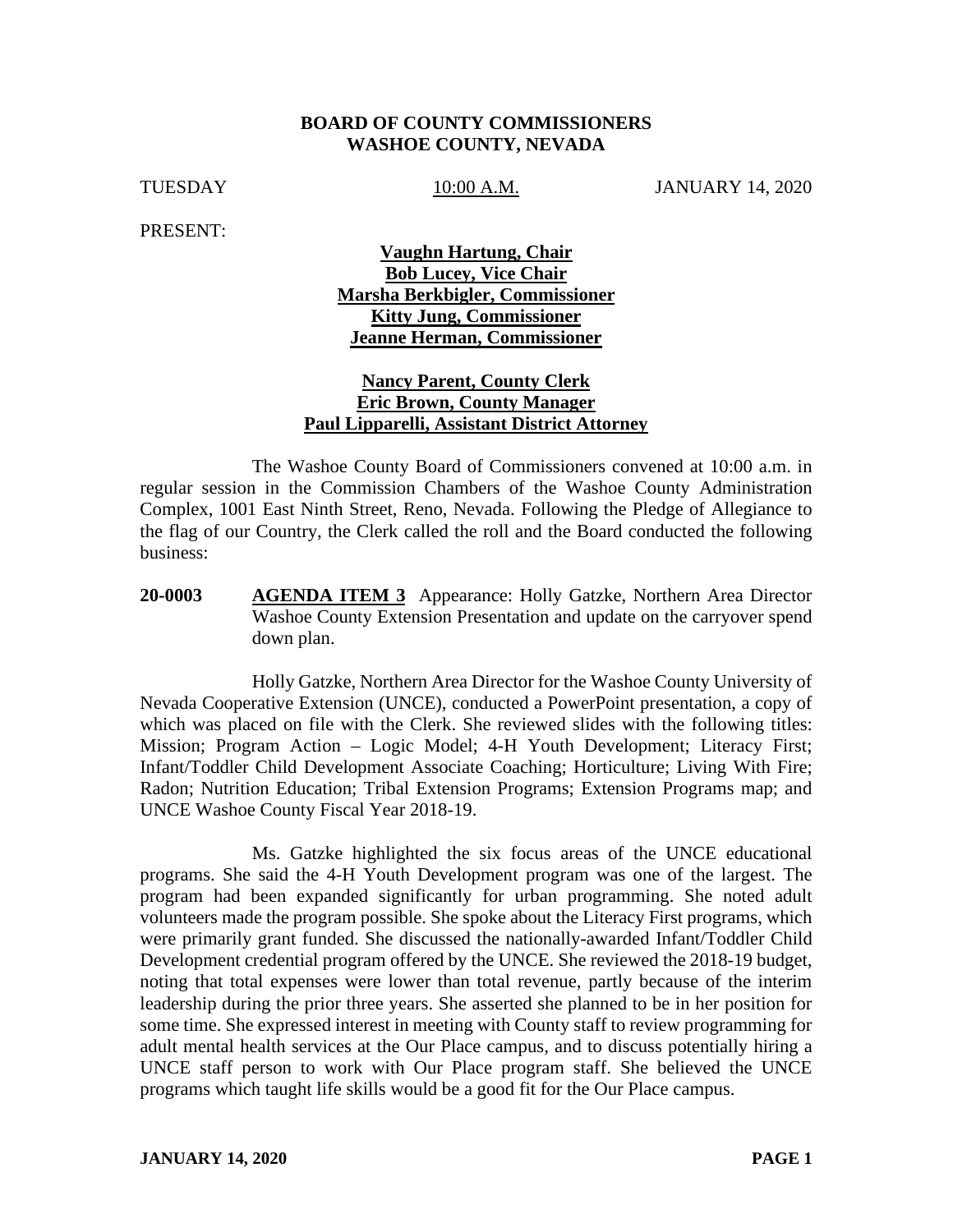Vice Chair Lucey thanked Ms. Gatzke for the presentation and indicated he looked forward to working with her and the UNCE. He noted the County contributed almost \$1.5 million to the UNCE budget. He expressed interest in further developing some of the programs at the Our Place campus, including workforce, economic, and family development. He thought integrating UNCE programs at Our Place would be a great opportunity to serve families with limited resources. He asked whether she was interested in expanding those programs at Our Place. Ms. Gatzke replied yes. She noted the UNCE was already involved in some of those programs but she believed they could do more. She said the UNCE would re-hire staff to help expand those programs.

Vice Chair Lucey mentioned the Soulful Seeds non-profit group had looked at the possibility of developing programs for community gardening at Our Place. He asked whether the UNCE might join them to carry their mission forward. Ms. Gatzke responded Soulful Seeds already had a connection with the UNCE horticulture team and she believed the collaboration would produce great results.

Commissioner Herman thanked Ms. Gatzke for the presentation. She mentioned she had been a 4-H leader for approximately 36 years. She enjoyed the program and believed it was one of the most important programs available to children and adults. She expressed gratitude for the increased funding for the UNCE. She hoped the funding would continue for the excellent programs. Ms. Gatzke said many people did not realize 4- H was about creating great individuals. 4-H projects taught children to plan a project and carry it through to completion. She noted reaching children at an early age helped them build impressive life skills. Commissioner Herman said those children were future leaders. Ms. Gatzke stated statistics indicated that 4-H participants were more likely to become leaders in their community than anyone else.

Commissioner Jung commented she participated in 4-H programs from the ages of 9 to 19 so she was aware of what the program taught, the most important of which she thought was follow-through. She knew the program had evolved and was much smaller than in prior years. She asked whether the UNCE needs assessment was completed. Ms. Gatzke replied she was in the beginning stages of the assessment, which involved collecting information about programs from the County and other agencies. She wanted to ensure funding and resources were utilized appropriately to fill the needs within the community. Commissioner Jung asked whether UNCE staff had contacted the healthy communities group. Ms. Gatzke said yes.

Commissioner Jung observed agencies often worked in various directions without agreeing about the needs of the community. She wanted to provide input regarding community needs. She noted current emergent issues included income inequality and the high cost of housing. She thought the horticulture and Master Gardener programs could potentially partner with all County campuses to help with design, implementation, and renewal. She requested a synopsis of the needs identified through her analysis. She observed the County provided more than half of the UNCE operating budget and asked about the structure of the UNCE Board. Ms. Gatzke indicated she reported to Dr. Ivory Lyles, Director of Cooperative Extension, who in turn reported to the Dean of the College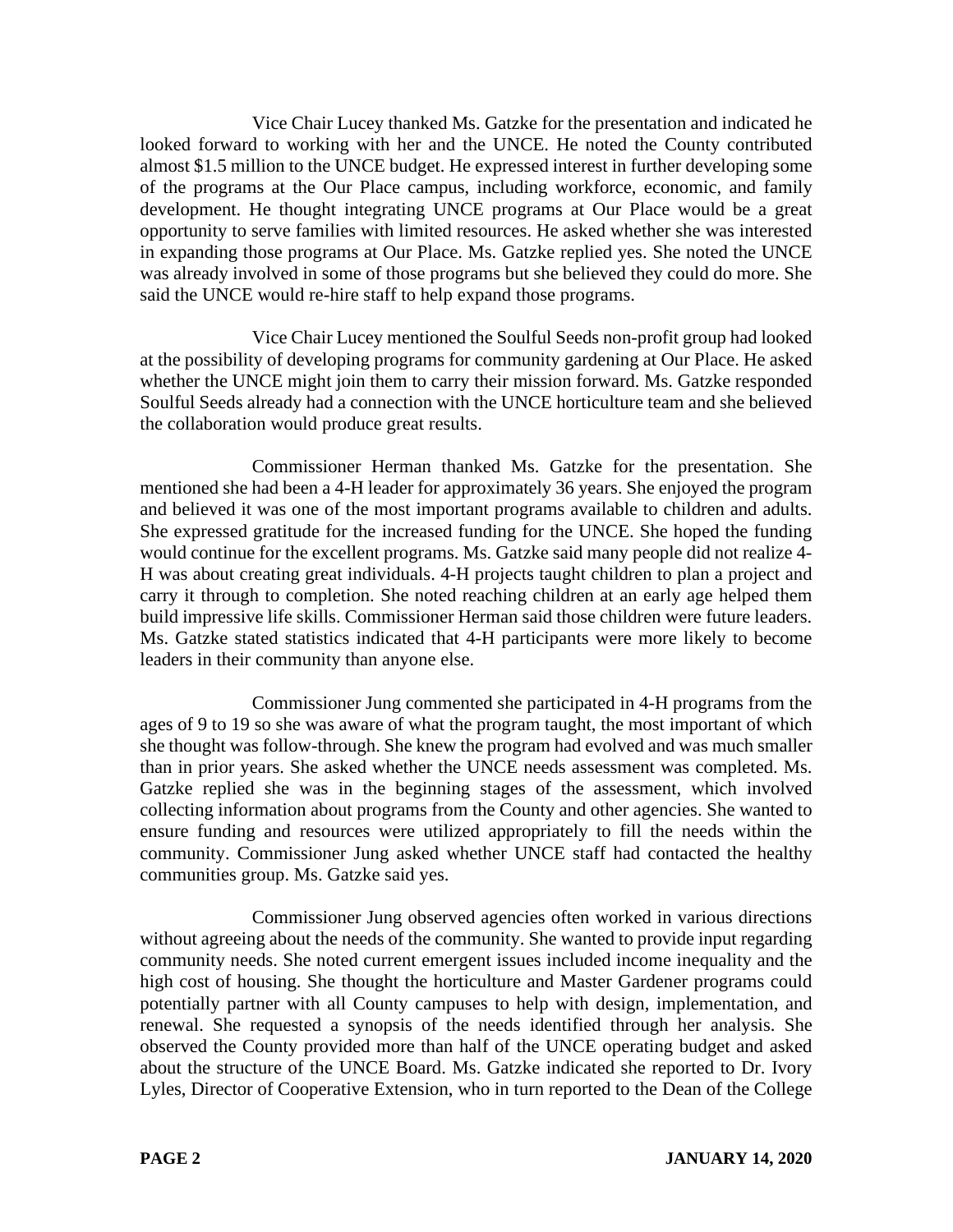of Agriculture, Biotechnology and Natural Resources. She also reported to the Board of County Commissioners because the program was a partnership.

Commissioner Jung inquired about including Commissioners in the decision process for policy oversight and direction of UNCE programs. Ms. Gatzke stated discussions with stakeholders and the community were part of the needs assessment process. Commissioner Jung clarified she was interested in developing a formal relationship between the Board and UNCE. She asked about the policy oversight when the County contributed significant funding for a program. She thought Board representation was needed through the participation of a Commissioner. She emphasized the need to work cooperatively when trying to solve community issues.

Chair Hartung expressed interest in extending some of the UNCE programs to Our Place. He suggested having adjunct programs for the families at Our Place and starting children in 4-H early. Ms. Gatzke said adjunct programs would be interesting. She noted any programs established at Our Place would not be isolated there and could cross over to other areas of the County in need. Chair Hartung agreed with Commissioner Jung regarding the need for elected officials in leadership positions at the UNCE.

# **20-0004 AGENDA ITEM 4** Public Comment.

Ms. Tammy Holt-Still submitted a document for the Board, a copy of which was placed on file with the Clerk. She displayed a document outlining the monthly precipitation for Stead from 1985 through 2019. She noted precipitation the prior three years was below the median and inquired why Swan Lake flooded. She suggested overdevelopment, high density, imported water, and effluent discharge were responsible for the flooding. She mentioned a resident of Lemmon Valley who was unable to live in their home because of the flooding was burglarized twice the previous week, and the Undersheriff cited a lack of staff as the reason why it happened.

Mr. Russ Earle, President of the Silver Knolls Community Organization, requested the Board not appeal or object to the Truckee Meadows Regional Planning Agency's (TMRPA's) decision about Silver Hills. He mentioned a lawsuit was filed on December 11 on behalf of the residents of Silver Knolls against the County and the Commissioners for their approval of the project. He reported that retired Cal Fire Chief Ken Pimlott inspected the site and reviewed the proposed density, and he opined the development replicated Paradise and Coffey Park, California in terms of risk and potential devastation from wildfire. Mr. Earle noted California had extensive experience with wildfires and he believed disregarding the advice from an experienced fire protection specialist was irresponsible. He mentioned Silver Hills residents had no route for evacuation during the previous fire. He asked the Board to uphold the TMRPA's findings.

Mr. Jim Severt submitted a document for the Board, a copy of which was placed on file with the Clerk. He said he built and maintained a bicycle park in Sun Valley Regional Park for the previous 20 years. He worked hard to develop the world-renowned park mostly on his own. He asked for assistance from Washoe County Parks and Open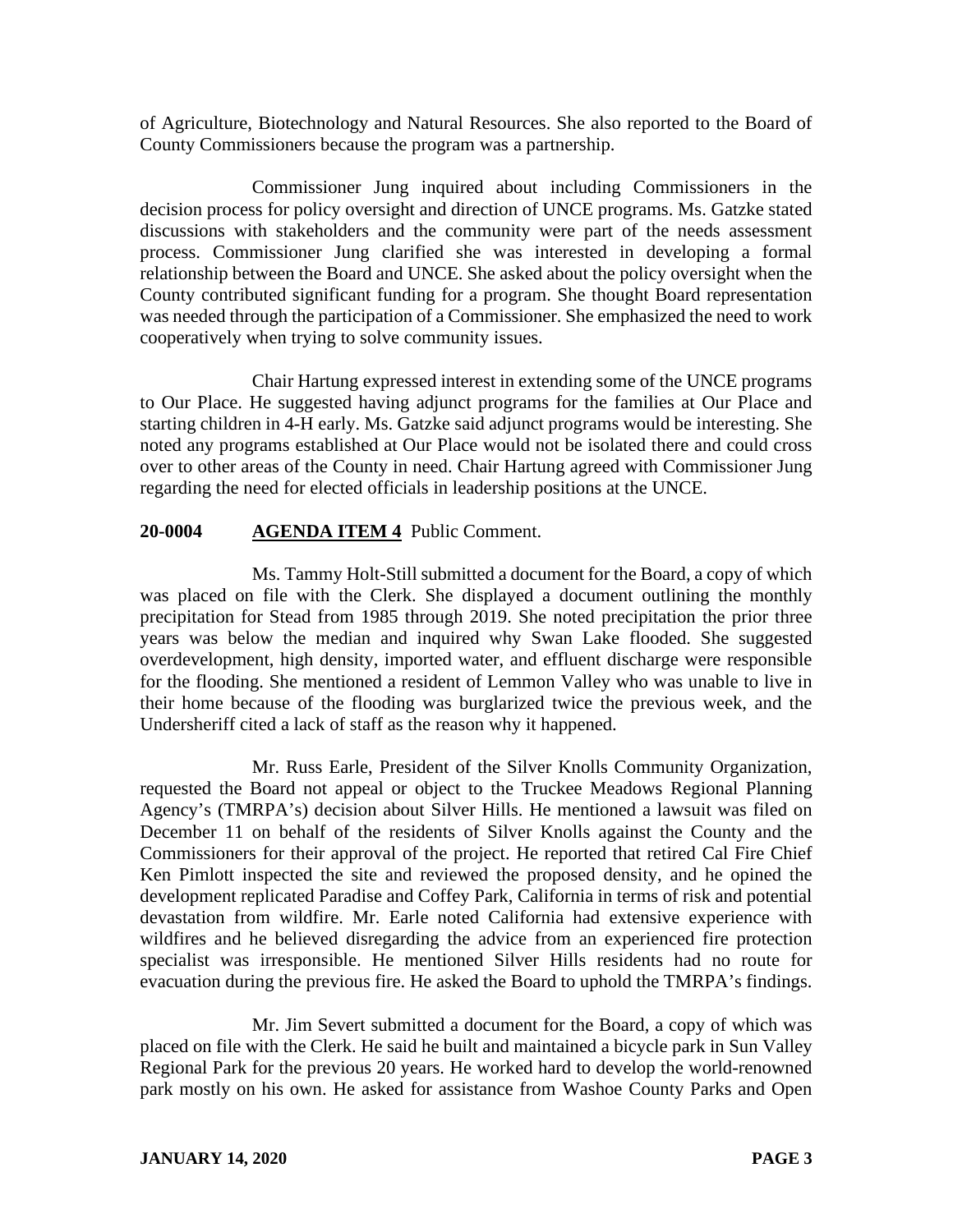Space to continue building and maintaining the bicycle park cooperatively. He said he received negligible assistance as a result of prior meetings with Parks and Open Space staff. He requested meetings where the needs and hopes for the bike park's future were heard and acted upon. He asked the County to stop spending money on the wrong things and instead spend it on the maintenance and expansion of the park.

Mr. Michael Pitkin spoke about his family history. He listed the topics which he discussed at previous public meetings. He mentioned he had been criticized for trying to make a name for himself but asserted that was not his intent.

Mr. Levi Hooper told a story about two young homeless men who he helped the prior month. He offered help to anyone who needed it, indicating he was in need of a better job because his current income was only slightly more than his rent. He commented on the overflow tent at the homeless shelter.

Mr. Sam Dehne spoke about his nominations for elected officials, his flight experience, his YouTube videos, and the Economic Development Authority of Western Nevada.

Nancy Parent, County Clerk, stated she received email correspondence from Annemarie Grant, a copy of which was placed on the record for the meeting.

**20-0005 AGENDA ITEM 5** Election of Chair of the Washoe County Board of Commissioners.

Chair Hartung thanked the Board for allowing him to serve and looked forward to the coming year.

Commissioner Berkbigler nominated Vice Chair Lucey to become Chair for the upcoming year. Chair Hartung seconded the nomination.

On the call for public comment Mr. Sam Dehne summarized the purpose of the agenda item. He expressed support for the election of Vice Chair Lucey as Chair of the Board.

Ms. Tammy Holt-Still expressed dissatisfaction with the nomination of Vice Chair Lucey as Chair of the Board of County Commissioners. She believed he had not offer timely support to Lemmon Valley citizens who were affected when Swan Lake flooded. She knew some Lemmon Valley resident were still not back in their homes. She questioned whether electing Vice Chair Lucey was the right direction for the County. She made allegations about past negative behavior and asked the Board not to consider him.

On motion by Commissioner Berkbigler, seconded by Chair Hartung, which motion duly carried on a 5-0 vote, it was ordered that Vice Chair Lucey be elected as the Chair of the Board of County Commissioners.

Chair Lucey assumed the gavel.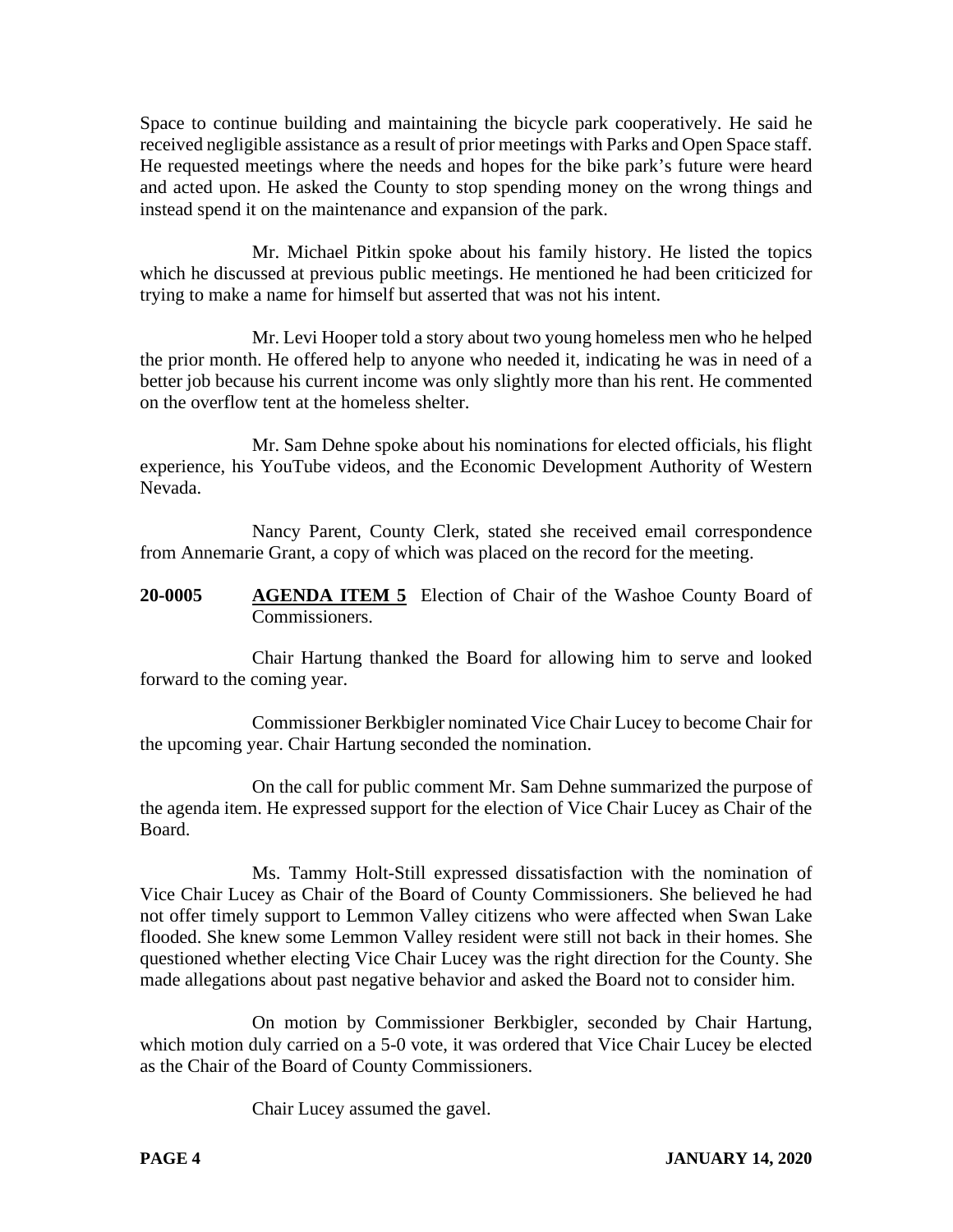**20-0006 AGENDA ITEM 6** Election of Vice Chair of the Washoe County Board of Commissioners.

Commissioner Hartung nominated Commissioner Berkbigler as Vice Chair. Chair Lucey seconded the nomination.

There was no response to the call for public comment.

On motion by Commissioner Hartung, seconded by Chair Lucey, which motion duly carried on a 5-0 vote, it was ordered that Commissioner Berkbigler be elected as the Vice Chair of the Board of County Commissioners.

**20-0007 AGENDA ITEM 7** Fix the term of office of the Chair and Vice Chair of the Board.

Chair Lucey indicated the Chair and Vice Chair were generally fixed at oneyear terms, but it was at the discretion of the Board.

There was no public comment on this item.

On motion by Vice Chair Berkbigler, seconded by Chair Lucey, which motion duly carried on a 5-0 vote, it was ordered that the terms for the Chair and the Vice Chair of the Board remain one-year terms.

**20-0008 AGENDA ITEM 8** Announcements/Reports.

County Manager Eric Brown provided an update on the cleanliness of the ramp outside of the Veterans Court which was mentioned by a public commenter during the December 17, 2019 meeting. Mr. Brown reported resources for downtown facilities were reviewed and would be continually monitored by staff to ensure cleanliness was maintained.

Mr. Brown mentioned he met with Sheriff Darin Balaam in response to a request from Chair Lucey to determine whether the Sheriff's Office (SO) had dedicated resources to address homelessness issues. Sheriff Balaam reported the SO had no dedicated resources. Discussions would take place between the Reno Police Department, the Sparks Police Department, and the SO to more effectively pool resources and coordinate efforts on homelessness issues in the region.

Commissioner Hartung thanked staff and everyone for their compassion on the passing of his mother. He thanked the City of Reno for the flowers they sent him.

Commissioner Herman mentioned she attended the Washoe-Storey Conservation District (WSCD) meeting the prior day. She noted the WSCD's budget of \$5,000 was provided by the State and it had to last 11 months. She said she donated some of her discretionary funds in the past, but she already spent her money for this year. She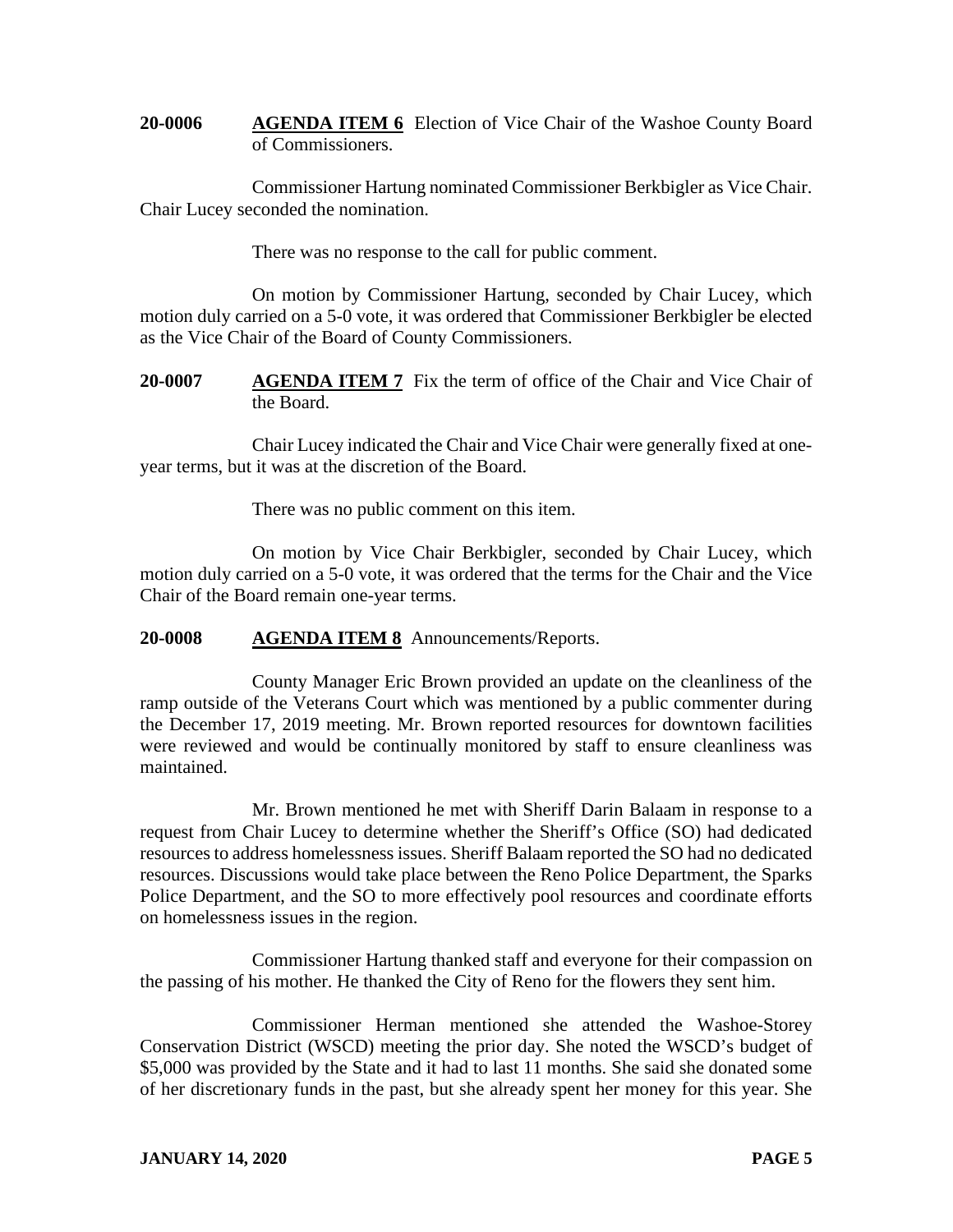stated the WSCD was expected to look at conservation issues in plans by the County, which would require a significant amount of time and money. She thought the WSCD needed to be reimbursed for some of the work, which would be costly if the County contracted out to the private sector. She suggested the County consider contributing funding for them.

Chair Lucey mentioned he and Vice Chair Berkbigler participated in the Community Homelessness Advisory Board meeting the prior week where ongoing homelessness issues in the region were discussed. These issues included emergency shelter, supportive housing, and programming for indigent people. He requested for staff to arrange meetings to discuss the transition to the Our Place campus and funding allocations. He said requests for proposal (RFPs) for the Community Assistance Center (CAC) program manager would be issued. He noted the City of Reno was the lead but the County contributed almost \$2.7 million for the program, so he thought the County should have some input on the RFP. He asked Mr. Brown to have detailed conversations with staff, both about moving forward with the RFP and the operator of the CAC.

Chair Lucey reported he attended the Thriving Communities for a Better Southern Nevada conference in Las Vegas on January 10. The conference was hosted by the Office of Family Assistance as well as Clark County staff. He said Clark County accomplished some phenomenal things with regard to supportive housing by using federal funds. Mentioning prior discussion about seeking funding from hospitals, he pointed out Clark County received funds for supportive housing from hospitals, insurance agencies, and healthcare providers for supportive housing. They used those funds to purchase weekly hotels throughout Clark County and turn them into more permanent supportive housing for the homeless. He wanted staff to explore how Clark County worked through the process of acquiring those funds to see how it might be done in Washoe County as well.

Chair Lucey asked staff to investigate the Temporary Assistance for Needy Families (TANF) program which provided federal funds through the State. He had been informed there were more than \$32 million unused TANF dollars at the State level. Those funds just needed to have the scope of work changed and they could be transferred to the County for family support services and workforce training. He mentioned Clark County also utilized funds from marijuana sales for supportive housing. He requested staff explore that source of funding as well. He requested these issues be agendized for discussion during a future meeting.

Mr. Brown said meetings between the County and the Cities of Reno and Sparks were already scheduled to discuss the RFP for the CAC and the issue of developing a regional approach for homelessness. He was scheduled to meet with Nevada Health and the Washoe County Health District in the afternoon to explore federal funding opportunities available to the County.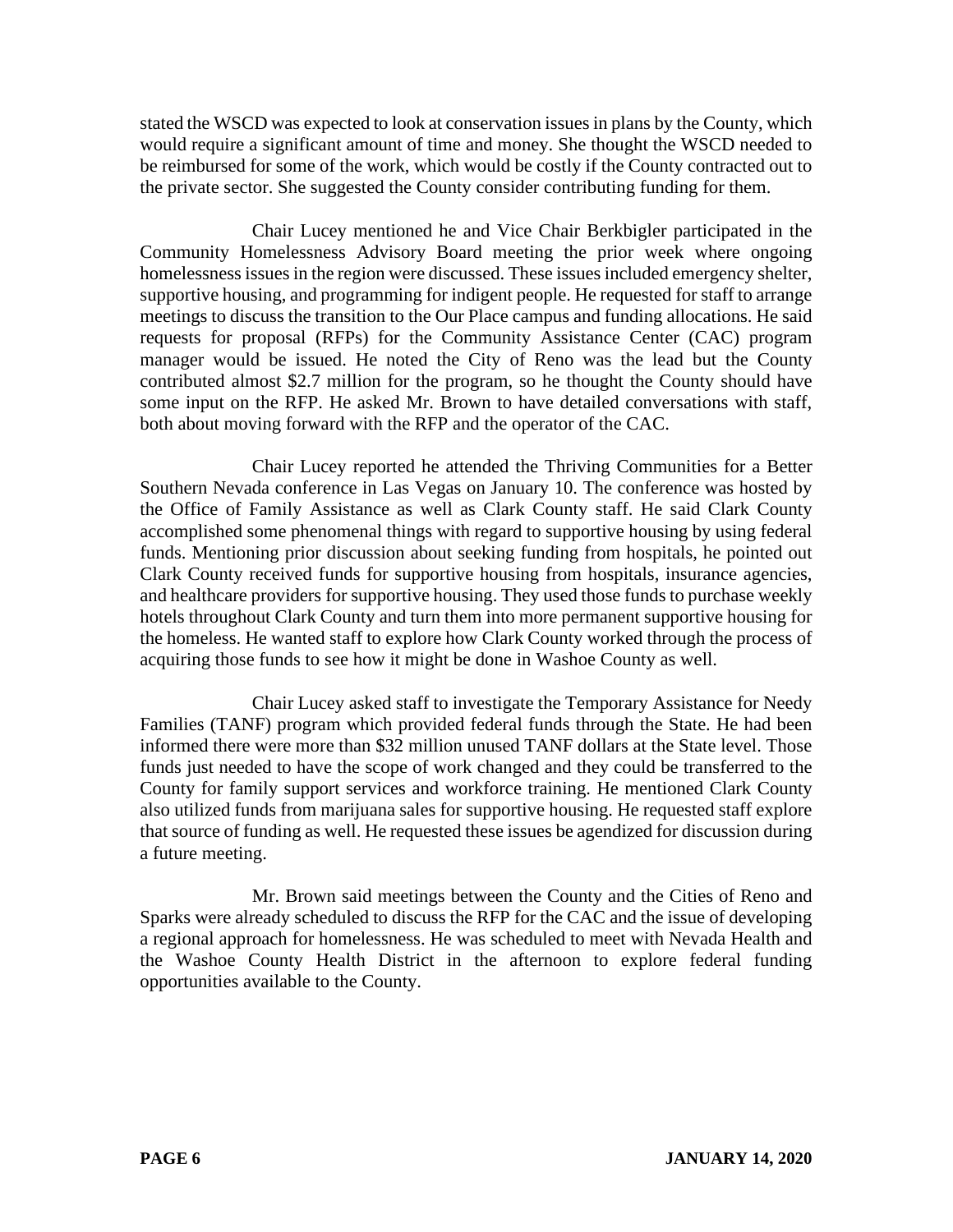### **CONSENT AGENDA ITEMS** – **9A THROUGH 9E3**

- **20-0009 9A** Acknowledge the communications and reports received by the Clerk on behalf of the Board of County Commissioners. Clerk. (All Commission Districts.
- **20-0010 9B** Recommendation to approve State Collection Development Grant-In-Aid Award funds from the State of Nevada in the amount of [\$14,465.00, no local match required] for a retroactive term of November 15, 2019 through June 30, 2020 for the augmentation of Library Collections, direct the Comptroller's Office to make the necessary budget amendments and authorize the Director to sign the grant award document. Library. (All Commission Districts.)
- **20-0011 9C1** Recommendation to appoint one new attorney member and to reappoint one non-attorney member to the Law Library Board of Trustees. It is recommended that Patricia Halstead serve as an attorney member for a two-year term expiring on January 31, 2022, and Cortney Young serve as a non-attorney member for a two-year term expiring January 31, 2022. Candidates will satisfy the attorney position and non-attorney position required for the Law Library Board of Trustees. District Court. (All Commission Districts.)
- **20-0012 9C2** Recommendation that the Board of County Commissioners review and acknowledge receipt of the Washoe County Law Library Annual Report 2019. District Court. (All Commission Districts.)
- **20-0013 9D1** Recommendation to acknowledge receipt of the Washoe County Water and Sanitary Sewer Financial Assistance Program Status Report as of September 30, 2019. Community Services. (All Commission Districts.)
- **20-0014 9D2** Recommendation to adopt a Resolution of Intent to execute an easement agreement and easement deed between Washoe County and the Truckee Meadows Water Authority for an access and water facilities easement totaling  $\pm 11,802$  square feet and a temporary construction easement totaling  $\pm 23,588$  square feet on APN 534-521-01, part of Sugarloaf Peak Open Space [at the appraised value of \$2,033.00]; and if adopted, set a public hearing on the matter for January 28, 2020. Community Services. (Commission District 4.)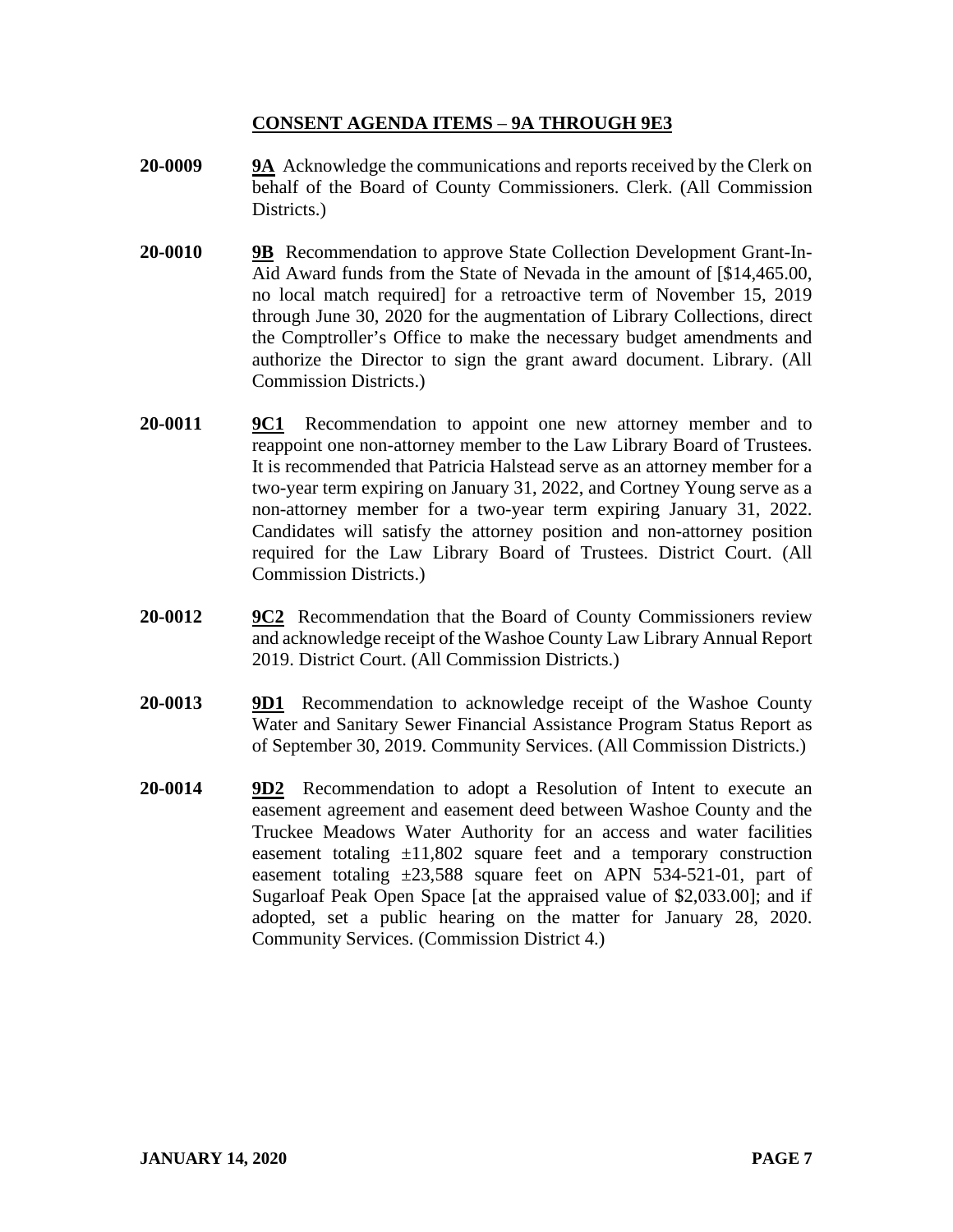- **20-0015 9E1** Recommendation to approve a direct grant award [\$2,500.00, no match required] from the United States Department of Justice, United States Attorney, Organized Crime Drug Enforcement Task Force (OCDETF) for reimbursement of overtime costs incurred while involved in the investigation of OCDETF Initiative number PA-NV-314 for the retroactive grant period of October 1, 2019 - September 30, 2020, and if approved, direct Comptroller's Office to make the necessary budget amendments. Sheriff. (All Commission Districts.)
- **20-0016 9E2** Recommendation to approve the University-Organization Agreement between the Board of Regents of the Nevada System of Higher Education on behalf of the University of Nevada, Reno and Washoe County Sheriff's Office to allow University of Nevada, Reno students to participate in Service-Learning, Internship or Field-Study Placement programs with the Washoe County Sheriff's Office [no cost to the County] for the retroactive period of November 1, 2019 to August 15, 2024. Sheriff. (All Commission Districts.
- **20-0017 9E3** Recommendation to approve the Interlocal Agreement for Dispatch Services between Washoe County on behalf of the Washoe County Sheriff's Office and the Washoe County School District on behalf of the Washoe County School District Police (WCSDP) for emergency 800MHz radio dispatch services for the period of January 14, 2020 through June 30, 2022 [no cost to the county], with an option to extend one additional year. Sheriff. (All Commission Districts.)

There was no public comment on the Consent Agenda Items listed above.

On motion by Vice Chair Berkbigler, seconded by Commissioner Jung, which motion duly carried on a 5-0 vote, it was ordered that Consent Agenda Items 9A through 9E3 be approved. Any and all Resolutions or Interlocal Agreements pertinent to Consent Agenda Items 9A through 9E3 are attached hereto and made a part of the minutes thereof.

# **BLOCK VOTE – 10 THROUGH 15**

**20-0018 AGENDA ITEM 10** Recommendation to approve budget amendments totaling an increase of [\$434,299.00] in both revenue and expense to the FY20 State Family Planning Grant, retroactive to November 1, 2019 through June 30, 2021, and direct the Comptroller's office to make the appropriate budget amendments. Health District. (All Commission Districts.

There was no response to the call for public comment.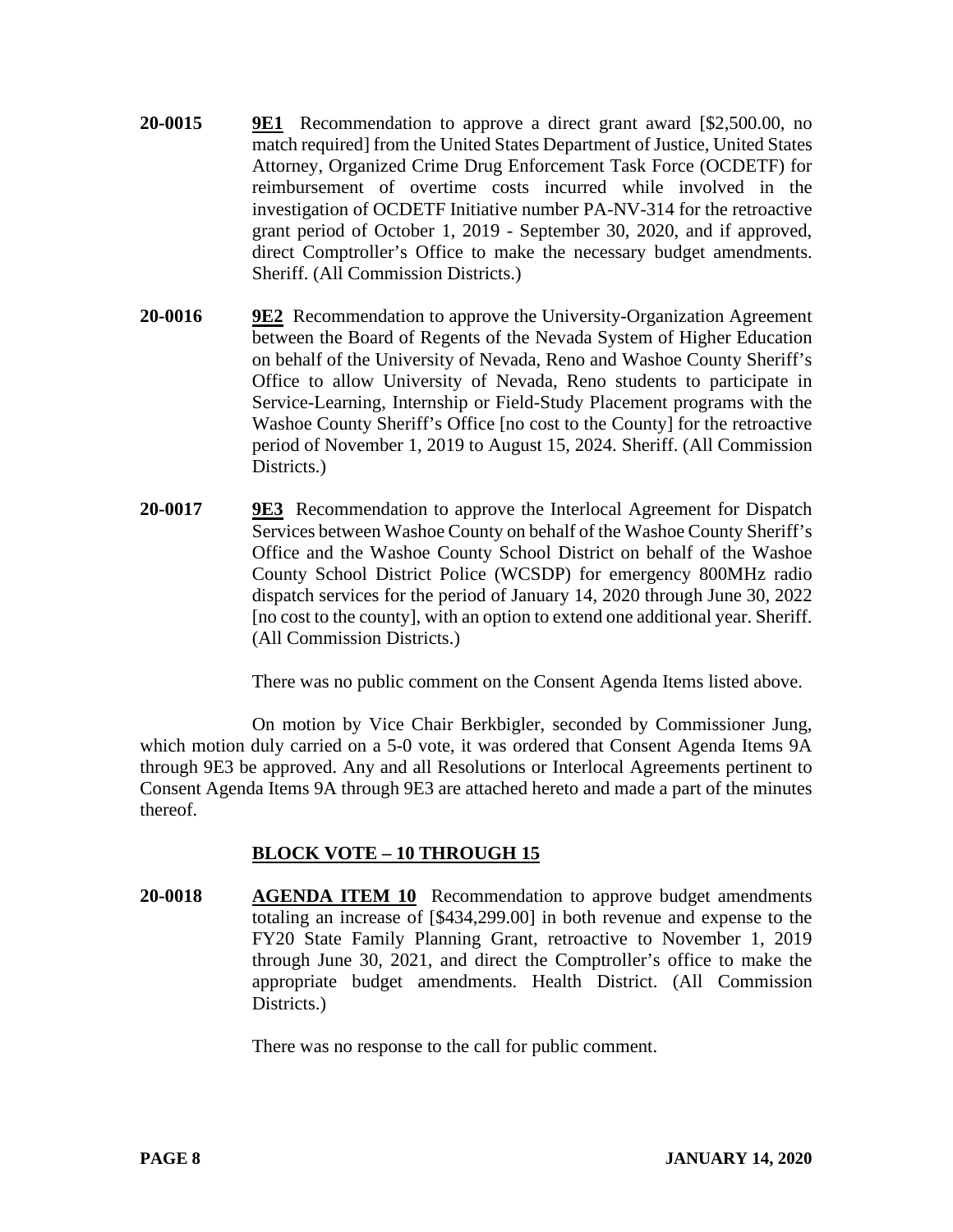On motion by Vice Chair Berkbigler, seconded by Commissioner Jung, which motion duly carried on a 5-0 vote, it was ordered that Agenda Item 10 be approved and directed.

**20-0019 AGENDA ITEM 11** Recommendation to approve the reclassifications of a vacant Plans Examiner, pay grade LM, to a new job classification of Plans Examiner Trainee, pay grade K (CSD), a vacant Payroll Technician II, pay grade J, to Account Clerk II, pay grade H (Comptroller), and a vacant Senior Human Services Case Worker, pay grade O, to Human Services Case Worker III, pay grade N (Human Services Agency), as evaluated by the Job Evaluation Committee; and authorize Human Resources to make the necessary changes. [Net annual fiscal impact is estimated at (\$27,784)] Human Resources. (All Commission Districts.)

There was no response to the call for public comment.

On motion by Vice Chair Berkbigler, seconded by Commissioner Jung, which motion duly carried on a 5-0 vote, it was ordered that Agenda Item 11 be approved and authorized.

**20-0020 AGENDA ITEM 12** Recommendation to approve the revised Interlocal Contract Between Public Agencies between the State of Nevada Department of Health and Human Services Division of Child and Family Services (DCFS) and Washoe County through their CrossRoads Program to provide a sober living environment with supportive services to youths [no cost to County]; effective upon approval through October 31, 2023; and if approved, authorize Chair to execute Contract. Human Services Agency. (All Commission Districts.)

There was no response to the call for public comment.

On motion by Vice Chair Berkbigler, seconded by Commissioner Jung, which motion duly carried on a 5-0 vote, it was ordered that Agenda Item 12 be approved and authorized. The Interlocal Contract for same is attached hereto and made a part of the minutes thereof.

**20-0021 AGENDA ITEM 13** Recommendation to approve additional funding [increase of \$70,000.00, no match required for a total of \$199,077.00] from the Las Vegas Metropolitan Police Department on behalf of the Washoe County Sheriff's Office for reimbursement of expenses associated with Internet Crimes Against Children investigations for the retroactive grant period of July 1, 2017 through August 31, 2020, and if approved, direct Comptroller's Office to make the necessary budget amendments. Sheriff. (All Commission Districts.)

There was no response to the call for public comment.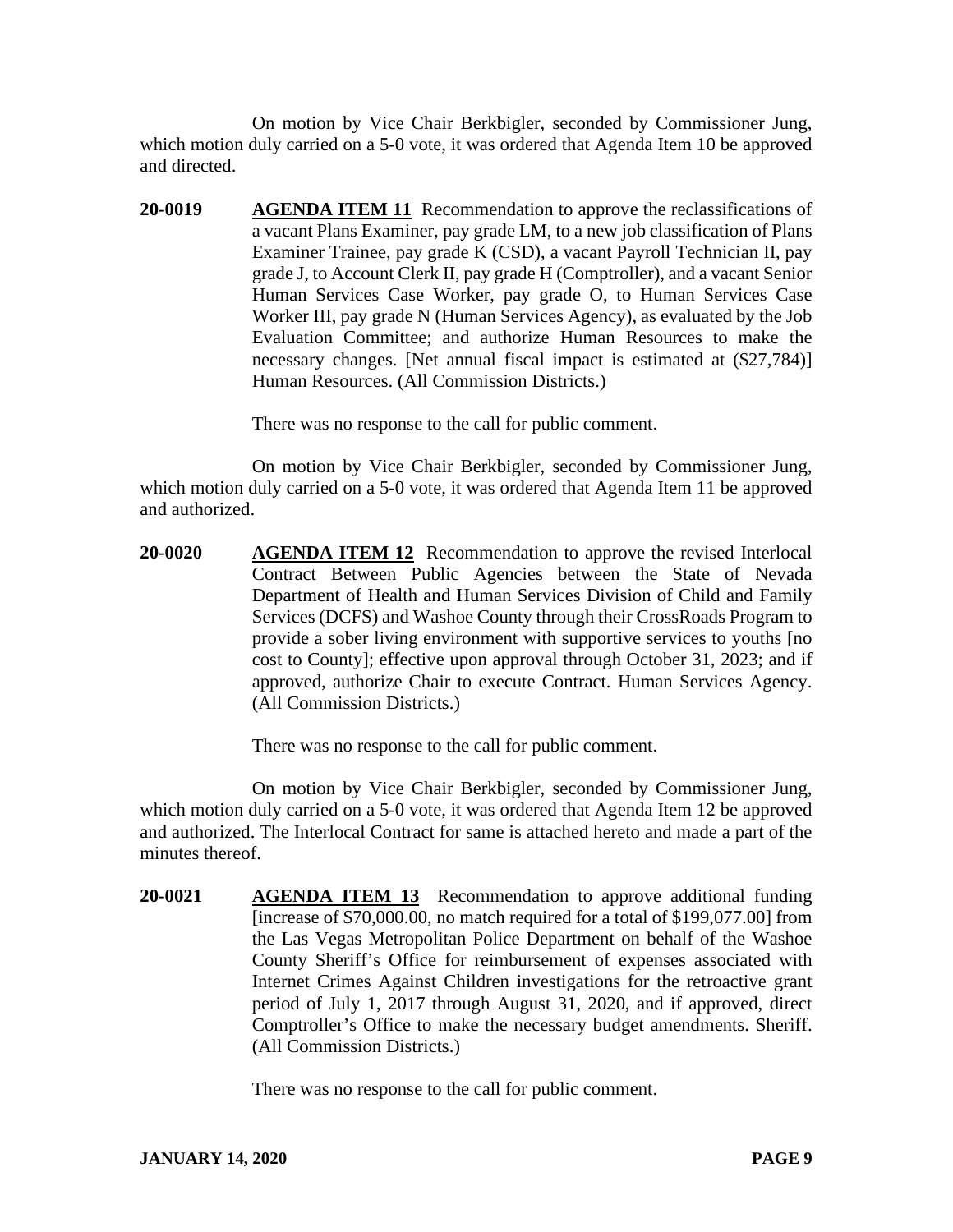On motion by Vice Chair Berkbigler, seconded by Commissioner Jung, which motion duly carried on a 5-0 vote, it was ordered that Agenda Item 13 be approved and directed.

**20-0022 AGENDA ITEM 14** Recommendation to award a bid and approve the agreement to the lowest responsive, responsible bidder for the Liquid Distribution System Retro Project (Fiberglass Scope) [staff recommends: Brycon Construction in the amount of \$79,610] for Fiberglass work [for a current total project amount of \$151,260]. Community Services. (Commission District 3.)

There was no response to the call for public comment.

On motion by Vice Chair Berkbigler, seconded by Commissioner Jung, which motion duly carried on a 5-0 vote, it was ordered that Agenda Item 14 be awarded and approved.

**20-0023 AGENDA ITEM 15** Recommendation to approve an Agreement between Washoe County and MWH Constructors/KG Walters Construction for CMAR Pre-Construction Services for the South Truckee Meadows Water Reclamation 2020 Facility Expansion Project within the South Truckee Meadows Water Reclamation Facility service territory [\$631,280]. Community Services. (Commission District 2.)

There was no response to the call for public comment.

On motion by Vice Chair Berkbigler, seconded by Commissioner Jung, which motion duly carried on a 5-0 vote, it was ordered that Agenda Item 15 be approved.

**20-0024 AGENDA ITEM 16** Recommendation to provide direction to staff whether or not to object to the finding of nonconformance with the Truckee Meadows Regional Plan, by the Truckee Meadows Regional Planning Commission (TMRPC), on Regional Conformance Review Case Number CR19-009 for Washoe County Master Plan Amendment Case Number WMPA17-0010 (Silver Hills). If not successfully objected to or appealed, the finding of nonconformance would effectively overrule the County Commission's approval of the Silver Hills Project application which, among other things, would result in new master plan and regulatory zone designations for approximately 780 acres of land adjacent to Red Rock Road (APNs 087-309-10, 087-390-13, 086-232-31 and 086-203-05). The new designations would accommodate up to 1872 dwellings, amounting to an increase in potential density from one dwelling per acre to approximately 2.5 dwellings per acre. The applicant and landowner in the underlying matter is Lifestyle Homes TND, LLC. AND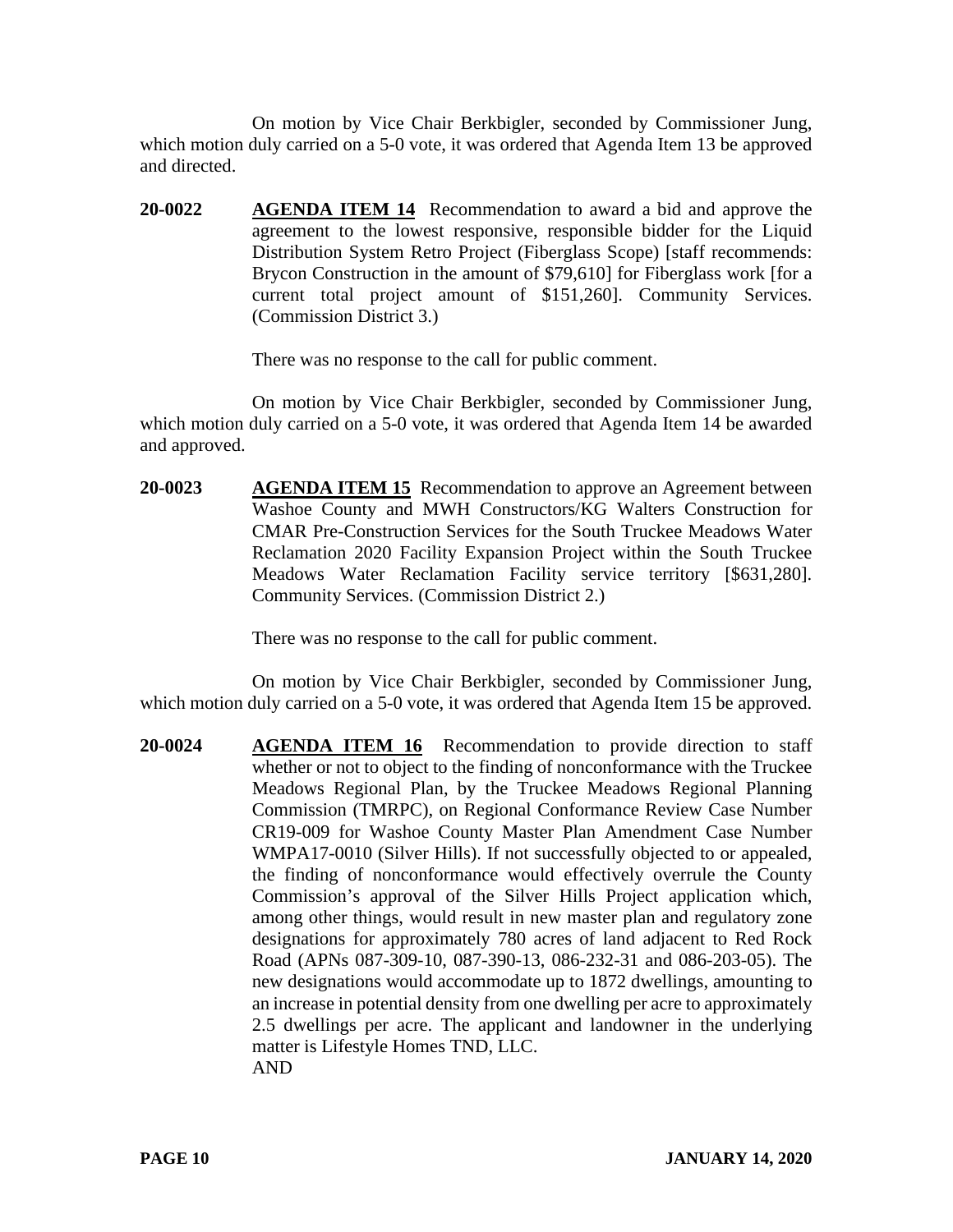Direction to staff whether or not to appeal the decision of the TMRPC to the Truckee Meadows Regional Plan Governing Board (RPGB), if the TMRPC upholds the finding of nonconformance with the Truckee Meadows Regional Plan, of Regional Conformance Review Case Number CR19-009 for Washoe County Master Plan Amendment Case Number WMPA17-0010 (Silver Hills). Community Services. (Commission District 5.)

The Commissioners determined they did not need a staff presentation.

On the call for public comment, Ms. Gina St. Ores stated she was a California transplant and opined recent changes had turned Los Angeles into an awful place. She requested the Board take staff's advisement and listen to their own promises to protect their citizens. She recited several areas relating to community needs which she claimed were important to specific Commissioners; these included a strict code of ethics regarding regulations, investment in critical infrastructure, animal issues, positive customer outcomes, and preservation of the quality of life for families. She entreated the Board to listen to the advice of staff and taxpayers by not appealing the TMRPC's decision.

Ms. Casey Meaden, who was on the Board of the Silver Knolls Community Organization, asked the Board of County Commissioners (BCC) not to appeal the decision. She pointed out both the North Valleys Citizen Advisory Board and the Planning Commission voted against the development as proposed. She felt the project's housing density was too high.

Ms. Tammy Holt-Still opined the developer brought this item to the BCC without considering regional planning, staff's recommendations, or constituents' concerns. She claimed the BCC overruled its own planning commission's decision even though the TMRPC would not be able to make the findings. She felt the proper infrastructure was not in place. She pointed out the developer already received approval for a certain number of units and they needed to follow the same regulations as everyone else. She expressed concerns about sewer capacity, stormwater runoff, and egress routes for this development in the event of a fire. She urged the BCC to stop approving inappropriate development without proper infrastructure.

Commissioner Hartung noted he lived in Spanish Springs for 35 years. At that time, no municipal water or sewer services existed and medical response times were between 20 and 40 minutes. Most of the valley was served through community wells. He remarked everything that happened in Spanish Springs since then occurred because of development. He said storms caused greater flooding back before there was a stormwater utility. He indicated asking taxpayers to fund infrastructure in places where development might occur would be a waste of taxpayer dollars. He mentioned his lifestyle had not changed, even with development.

Commissioner Hartung stated the new regional plan that was recently adopted would allow about 15 dwelling units per acre if this development proposal was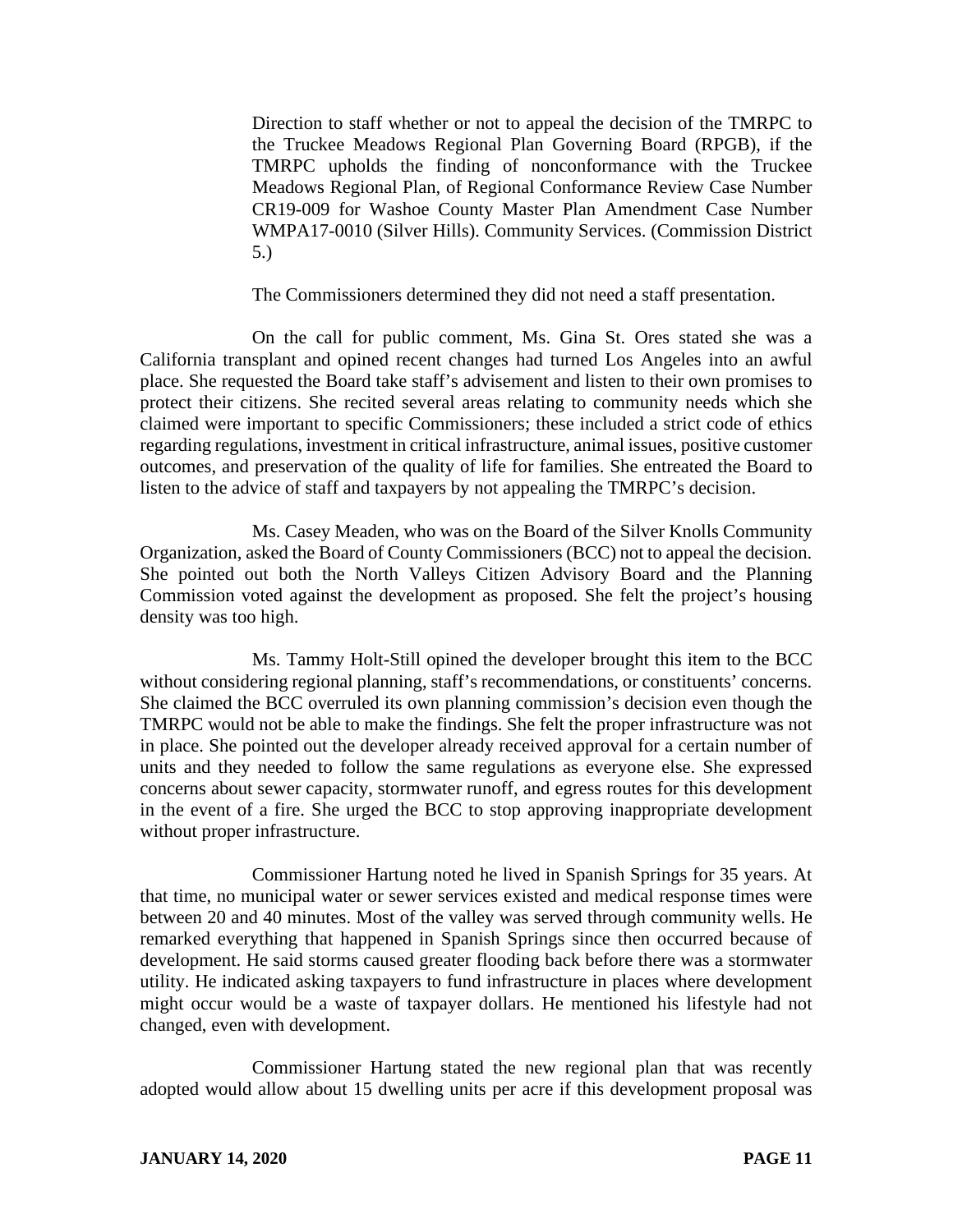denied, not 2.5 per acre; that number would increase if the development was annexed into the City of Reno. Regarding fire service, he thought the developer was never given the chance to explain the conditions they imposed on themselves, such as installing fire hydrants every 300 feet and extending water infrastructure to the smaller Silver Knolls lots west of Red Rock Road. He said there would potentially be a water supply from the Truckee Meadows Water Authority to service homes whose wells currently showed high levels of arsenic. Other conditions included removing the park from the water service and turning open space into an agrihood. He anticipated it would take between 12 and 15 years to fully build out this development.

With regard to sewer services, Commissioner Hartung stated the developer would have to build their own sewer plant if it was determined there was not enough capacity. He felt the developer's proposal was a huge investment in the community. He mentioned housing was needed because this area was a growing community. He added the developer offered to install solar fields.

Vice Chair Berkbigler expressed agreement with Commissioner Hartung's points, but also frustration with staff for not considering the bigger picture. She thought the developer had a good reputation and she was unsure why staff opposed the proposal. She recommended the BCC send the proposal to the RPGB for consideration.

Commissioner Jung stated infrastructure would ideally be built first, though that did not always happen; she strongly disagreed that approving development first was the proper way to plan. She said she worked for 15 years to change the expectation that developers did not pay for growth, though she conceded that was how it worked in Nevada. She stressed there was a housing crisis, citing the large number of people who were only marginally housed. She said many developers were not great partners, making money but then refusing to build again. She expressed concern about a judge and a citizen committee with no elected officials making decisions about land use and development. She opined the Planning Commission had not performed proper due diligence by denying the proposal without a hearing.

Commissioner Jung sympathized with people in the area who did not want to change their lifestyle and those who could not afford to live in the urban center. She pointed out the BCC already voted on the merits of the case, but she did not feel it was her job to oversee citizen committees or judges who ruled on development codes. She thought it was undemocratic to have unelected people making decisions on land use planning, and she expressed frustration that a citizen-appointed Board overturned the BCC's decision.

Commissioner Jung indicated she did not know whether the project was a good one or whether the developer planned to sell the project someday. Taking the proposal to a regional Board would involve other jurisdictions, such as the Cities of Reno and Sparks, both of whom had significantly smaller budgets than the County. She expressed further frustration that the County let those entities dictate what should be done in its jurisdiction. She affirmed her stance to appeal the decision.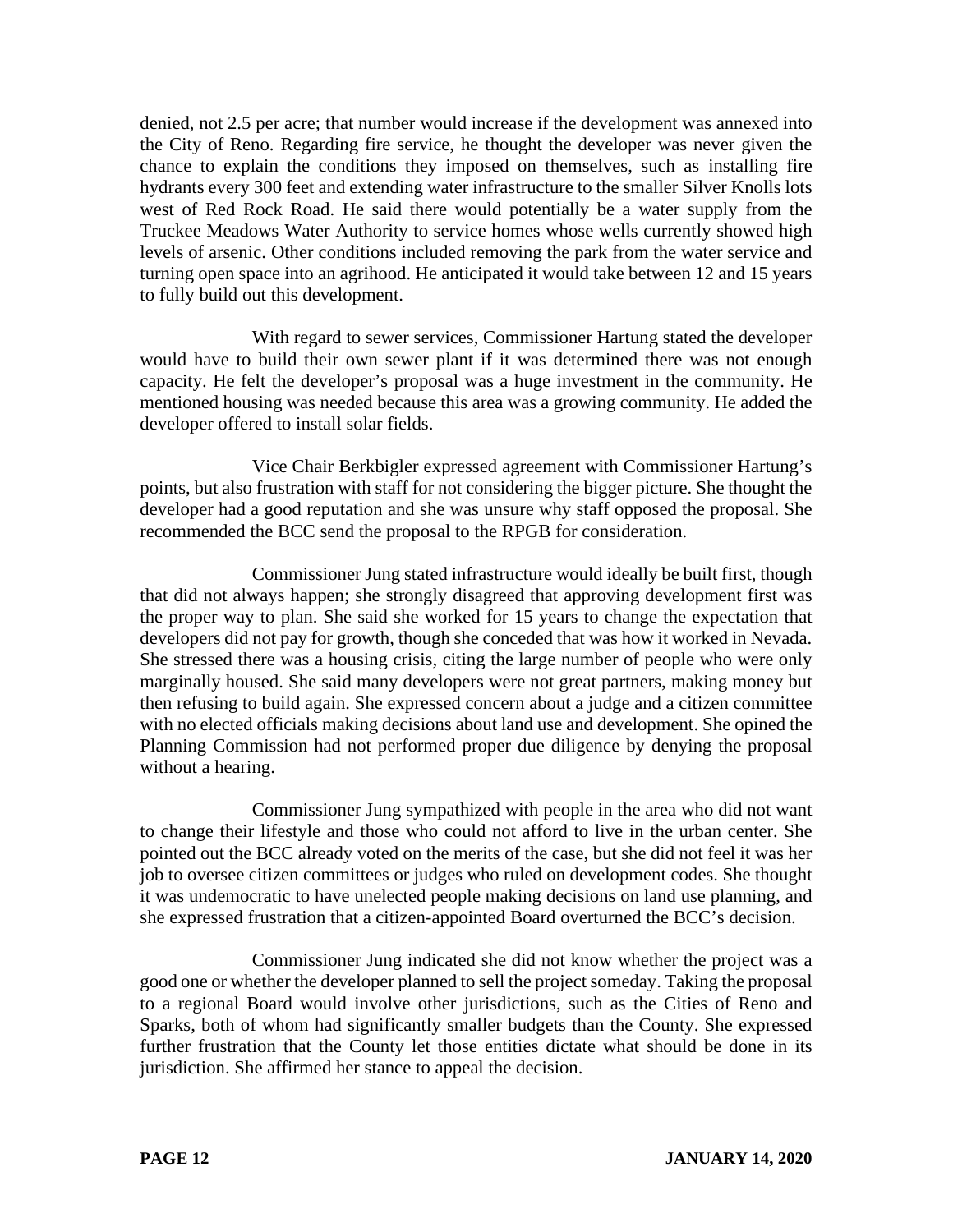Commissioner Jung asked Mr. Brown to work with the Cities of Reno and Sparks to get rid of layers of unelected Boards. She said she supported what the BCC did but was frustrated that unelected people and judges dictated how land should be planned. She mentioned she was not upset at staff, who she said did what they legally had to do. She opined meetings of unelected individuals resulted in higher land use costs, especially since developers included their costs for lobbyists, experts, and attorneys. She wanted staff to align with the BCC's direction since she anticipated this trend to continue. She thought building needed to take place at three times the current rate. She dismissed the argument that new homes were too expensive, pointing out people would sell their smaller homes to upgrade to newer, more expensive ones. She did not feel it was wise to deny this project only to spend money on transitional housing. She urged all Commissioners to support projects the majority supported, even if they did not like a particular project.

Commissioner Hartung noted the Sierra Club issued a letter of support for the project based on the conditions imposed by the developer. He did not think any other project in the history of the state had received such a letter. He stated those conditions of approval would be tied to the project even if the developer chose to sell. The typical process would first involve a master plan amendment and then a determination of what the developer wanted to do; he requested both those items be opened together for consideration. He questioned why the applicant was not allowed to make a presentation to discuss the conditions they agreed to.

Commissioner Hartung felt this could be an opportunity to change the Washoe County Developmental Code regarding subdivisions and how they mitigated impacts on the land. Additionally, it would be an opportunity for good growth in the North Valleys. He pointed out a prior Board had turned down an offer to build a stormwater utility in Spanish Springs in exchange for an entitlement. As a result, Spanish Springs residents had to pay for their stormwater utility. He mentioned this developer offered to construct the beginnings of a stormwater utility, with a condition that they retain at least 1.5 times the water that came off their property. He said he supported the project.

Vice Chair Berkbigler agreed with Commissioner Jung that each Commissioner was elected to represent the interests of the constituents of Washoe County. She felt people who were appointed should not make decisions on behalf of an elected body.

Chair Lucey agreed with Commissioner Jung's comments about the PC and the RPGB, and he felt the level of bureaucracy was ridiculous. He mentioned the BCC supported a bill during the 2019 legislative session to change that but it was defeated. He expressed frustration that a project could not be brought online in a timeframe shorter than two years. He concurred it was improper for unelected people to decide what happened within unincorporated County areas. He expressed support for the project.

Commissioner Hartung recognized the Regional Planning Commission denied the project but regional staff had recommended approval. Lastly, he pointed out the developer not only wanted all the effluent generated by this project, but they wanted as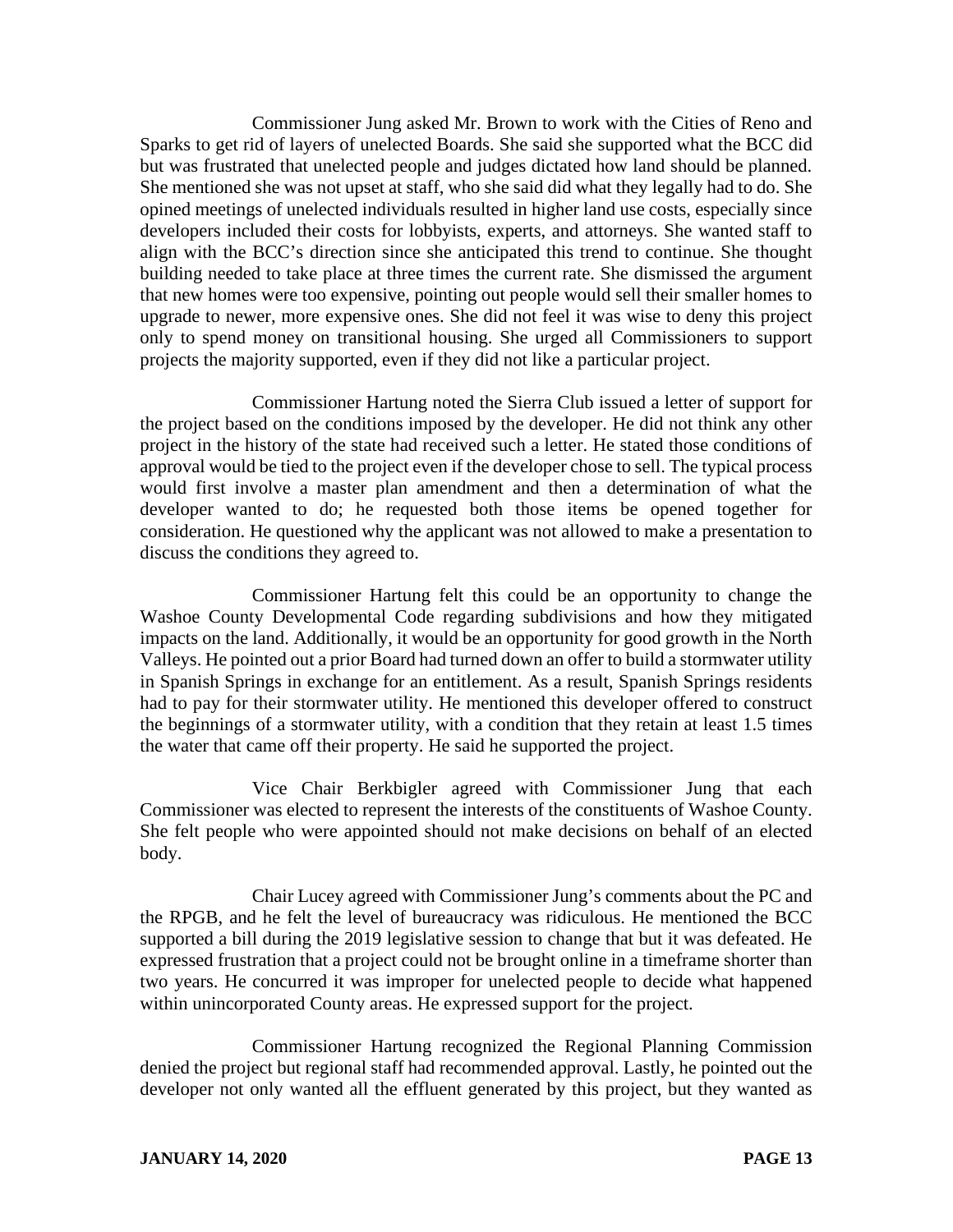much effluent as they could get to support the agricultural component of the project. He saw this as a great opportunity.

Commissioner Jung moved to uphold. Chair Lucey clarified the motion should be to continue forward with the appeal and not uphold the non-conformance. Commissioner Hartung seconded the motion and asked the mover for the BCC allow its staff to permit the applicant to make a presentation before regional planning and the Regional Governing Board.

Assistant District Attorney Paul Lipparelli said the motion needed to use the word 'object' with regard to the decision of the Regional Planning Commission. He added staff positioned the BCC to anticipate that the Regional Planning Commission would dispense with the BCC's objection, at which point this would be appealed to the RPGB. If the BCC wished to defend its earlier actions most aggressively, he suggested they should object to regional planning and, should regional planning not yield, the BCC would authorize an appeal to the RPGB. The mover and seconder agreed with the motion. There was a brief discussion about whether the motion included language about allowing the applicant to make a presentation as well as to open both items at once.

On motion by Commissioner Jung, seconded by Commissioner Hartung, which motion duly carried on a 4-1 vote with Commissioner Herman voting "no", it was ordered that an objection to the Regional Planning Commission be made and, should the Regional Planning Commission not yield, an appeal to the Regional Planning Governing Board be authorized. Additionally, it was ordered that the applicant be allowed to make a presentation and both items be opened at once.

**20-0025 AGENDA ITEM 17** Recommendation for discussion and possible action in regards to the appointment and/or reappointment of Commissioners to Boards and commissions, alteration of terms of service on Boards and commissions where legally permissible, and such other action as the Board of commissioners may desire to take in regards to those administrative matters. Manager's Office. (All Commission Districts.)

Management Analyst Jamie Rodriguez reviewed the commission appointments that were expiring. She mentioned Commissioner Jung no longer wanted to serve on the Washoe County Criminal Justice Advisory Committee or the Washoe County Internal Audit Committee.

Commissioner Jung requested to be reappointed to the Animal Services Advisory Board. She said animal services would consider an international approach to determine best practices. She thought the Board needed to have more empowerment and she wanted to be the liaison. She stated she was heavily invested in the animal community. She helped pass the Meow Wolf ad valorem tax in 2001. She wanted to work with the Animal Services Advisory Board to make adjustments and review the budget to determine how to deploy funds effectively with the growing population in the County.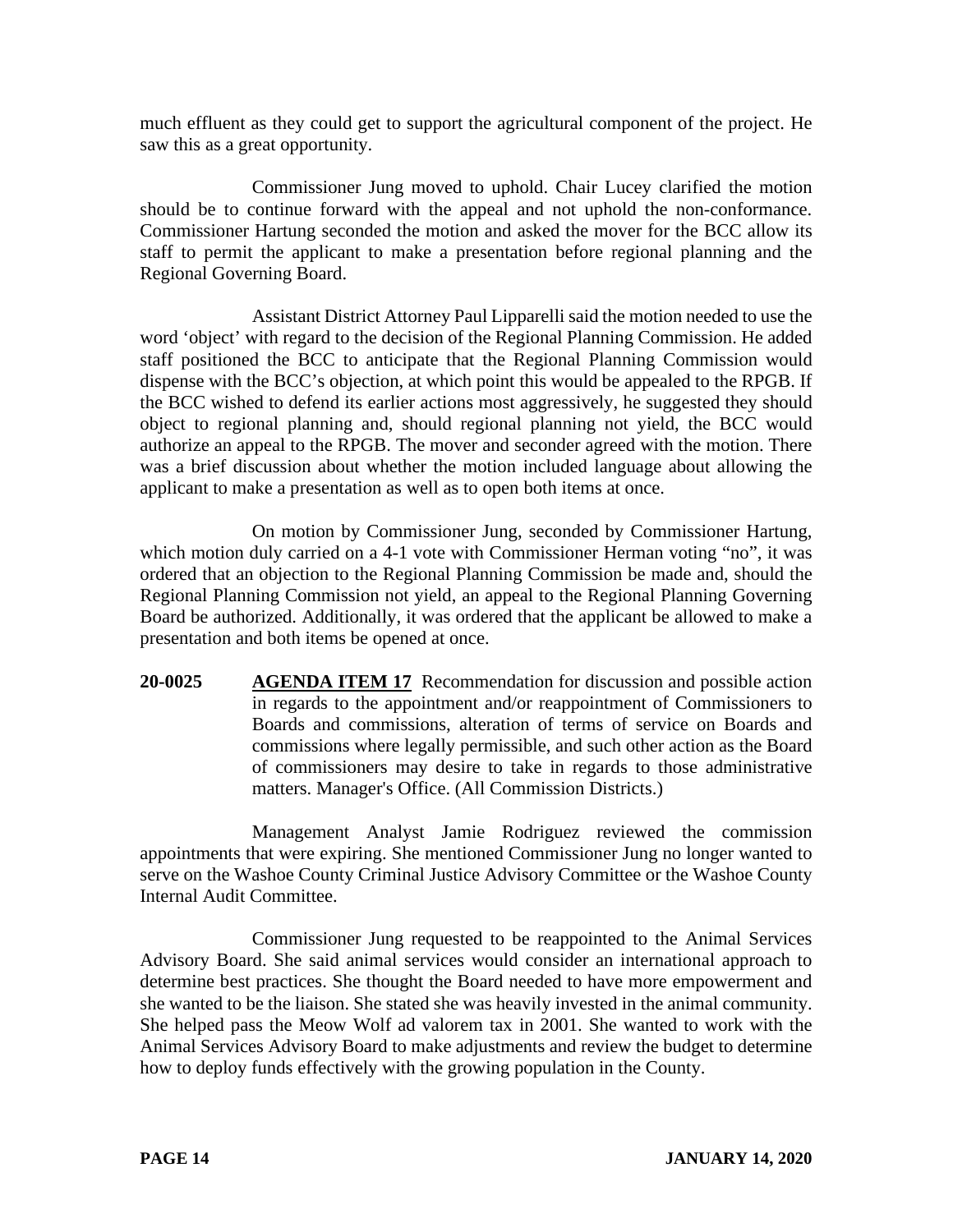| <b>Board/Commission</b>                                     | <b>Commissioners</b>                  |
|-------------------------------------------------------------|---------------------------------------|
| <b>Animal Services Advisory Board</b>                       | Commissioner Jung – Primary           |
| <b>Community Homeless Advisory Board</b>                    | Vice Chair Berkbigler - Primary       |
|                                                             | Chair Lucey - Primary                 |
|                                                             | Commissioner Hartung - Alternative    |
| District Board of Health                                    | Vice Chair Berkbigler - Primary       |
| Downtown Reno Business Improvement                          | Chair Lucey - Primary                 |
| District                                                    | Commissioner Jung - Alternate         |
| Economic Development Authority of Western                   | Vice Chair Berkbigler - Primary Chair |
| Nevada (EDAWN)                                              | Lucey - Alternate                     |
| Nevada Association of Counties (NACO)                       | Commissioner Hartung - Primary        |
| <b>Board of Directors</b>                                   | Chair Lucey - Primary Executive       |
|                                                             | Board                                 |
|                                                             | Commissioner Herman – Alternate       |
| Nevada Tahoe Conservation District Board of                 | Vice Chair Berkbigler - Primary       |
| Supervisors                                                 | Dwayne Smith - Alternate              |
| Nevada Works                                                | Commissioner Herman - Primary         |
|                                                             | Commissioner Jung - Alternate         |
| <b>Regional Transportation Commission (RTC)</b>             | Commissioner Hartung - Primary        |
|                                                             | Chair Lucey - Primary                 |
| Reno-Sparks Convention and Visitors                         | Chair Lucey - Primary                 |
| Authority (RSCVA)                                           |                                       |
| <b>State Land Use Planning Advisory Council</b><br>(SLUPAC) | Commissioner Herman - Primary         |
| Tahoe Prosperity Center Board of Directors                  | Vice Chair Berkbigler - Primary       |
| Tahoe Regional Planning Agency Governing                    | Vice Chair Berkbigler - Primary Chair |
| Board                                                       | Lucey - Alternate                     |
| Tahoe Transportation District Board of                      | Vice Chair Berkbigler - Primary Chair |
| <b>Directors</b>                                            | Lucey - Alternate                     |
| <b>Tahoe Transportation Commission</b>                      | Vice Chair Berkbigler - Primary Chair |
|                                                             | Lucey - Alternate                     |
| Truckee Meadows Regional Planning Agency                    | Vice Chair Berkbigler - Primary       |
| Governing Board                                             | Commissioner Hartung – Primary        |
|                                                             | Commissioner Herman - Primary         |
| Truckee Meadows Water Authority Board                       | Commissioner Herman - Primary         |
|                                                             | Commissioner Hartung - Primary        |
|                                                             | Vice Chair Berkbigler - Alternate     |
|                                                             | Chair Lucey - Alternate               |
|                                                             | Commissioner Jung - Alternate         |
| Truckee River Flood Management Authority                    | Commissioner Herman - Primary         |
|                                                             | Commissioner Hartung – Primary        |
|                                                             | Vice Chair Berkbigler - Alternate     |
|                                                             | Chair Lucey - Alternate               |
|                                                             | Commissioner Jung - Alternate         |

After a discussion, the appointments were decided as follows: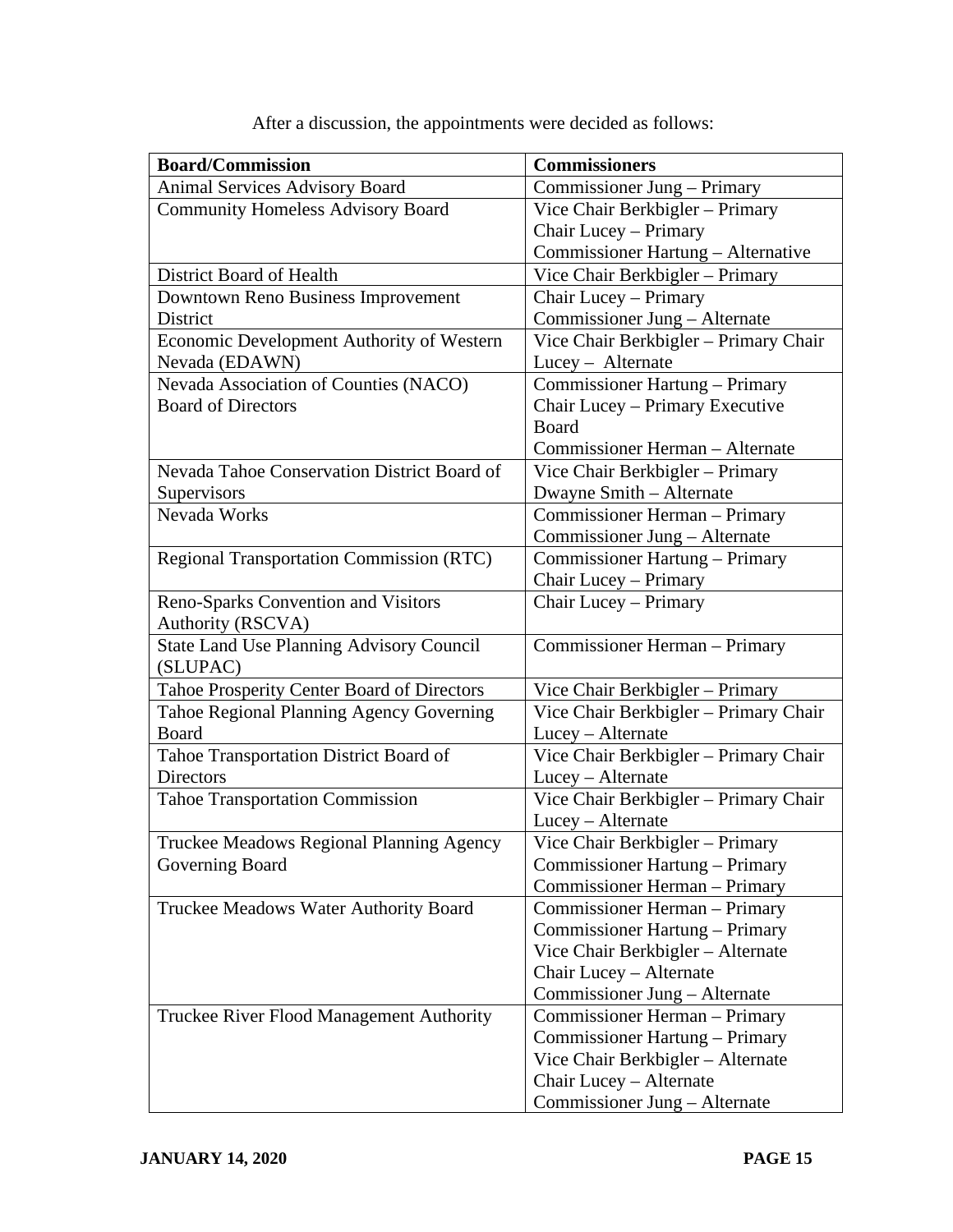| <b>Board/Commission</b>                        | <b>Commissioners</b>               |
|------------------------------------------------|------------------------------------|
| <b>Vya Conservation District</b>               | Commissioner Herman - Primary      |
|                                                | Diane Stobiecki - Alternate        |
| <b>Washoe County Criminal Justice Advisory</b> | Chair Lucey - Primary              |
| Committee                                      |                                    |
| <b>Washoe County Debt Management</b>           | Commissioner Herman - Primary      |
| Commission                                     |                                    |
| <b>Washoe County Internal Audit</b>            | Commissioner Herman - Primary      |
|                                                | Commissioner Hartung - Alternative |
| <b>Washoe County Investment Committee</b>      | Commissioner Hartung - Primary     |
|                                                | Chair Lucey - Primary              |
| Washoe County Legislative Liaison              | Chair Lucey - Liaison              |
|                                                | Commissioner Jung - Liaison        |
| Washoe County Open Space and Regional          | Commissioner Jung – Liaison        |
| <b>Parks Commission</b>                        |                                    |
| <b>Washoe County Senior Services Advisory</b>  | Commissioner Jung - Primary        |
| <b>Board Liaison</b>                           | Commissioner Herman - Alternate    |
| <b>Washoe County School District Capital</b>   | Chair Lucey - Primary              |
| <b>Funding Protection Committee</b>            | Commissioner Herman - Primary      |
| <b>Washoe County School District Oversight</b> | Chair Lucey - Primary              |
| Panel                                          | Commissioner Herman - Primary      |
| <b>Washoe County Stadium Authority</b>         | Commissioner Hartung – Primary     |
|                                                | Commissioner Jung – Primary        |
|                                                | Chair Lucey - Alternate            |
|                                                | Vice Chair Berkbigler - Alternate  |
|                                                | Commissioner Herman - Alternate    |
| <b>Washoe Storey Conservation District</b>     | Commissioner Herman - Primary      |
|                                                | Jim Shaffer - Alternate            |
| Western Nevada Development District            | Commissioner Herman - Primary      |
| (WNDD)                                         |                                    |
| <b>Western Regional Water Commission</b>       | Commissioner Hartung - Primary     |
|                                                | Commissioner Herman - Primary      |
|                                                | Chair Lucey - Primary              |

There was no response to the call for public comment.

On motion by Commissioner Hartung, seconded by Commissioner Jung, which motion duly carried on a 5-0 vote, it was ordered that the changes to the above listed Board appointments be approved.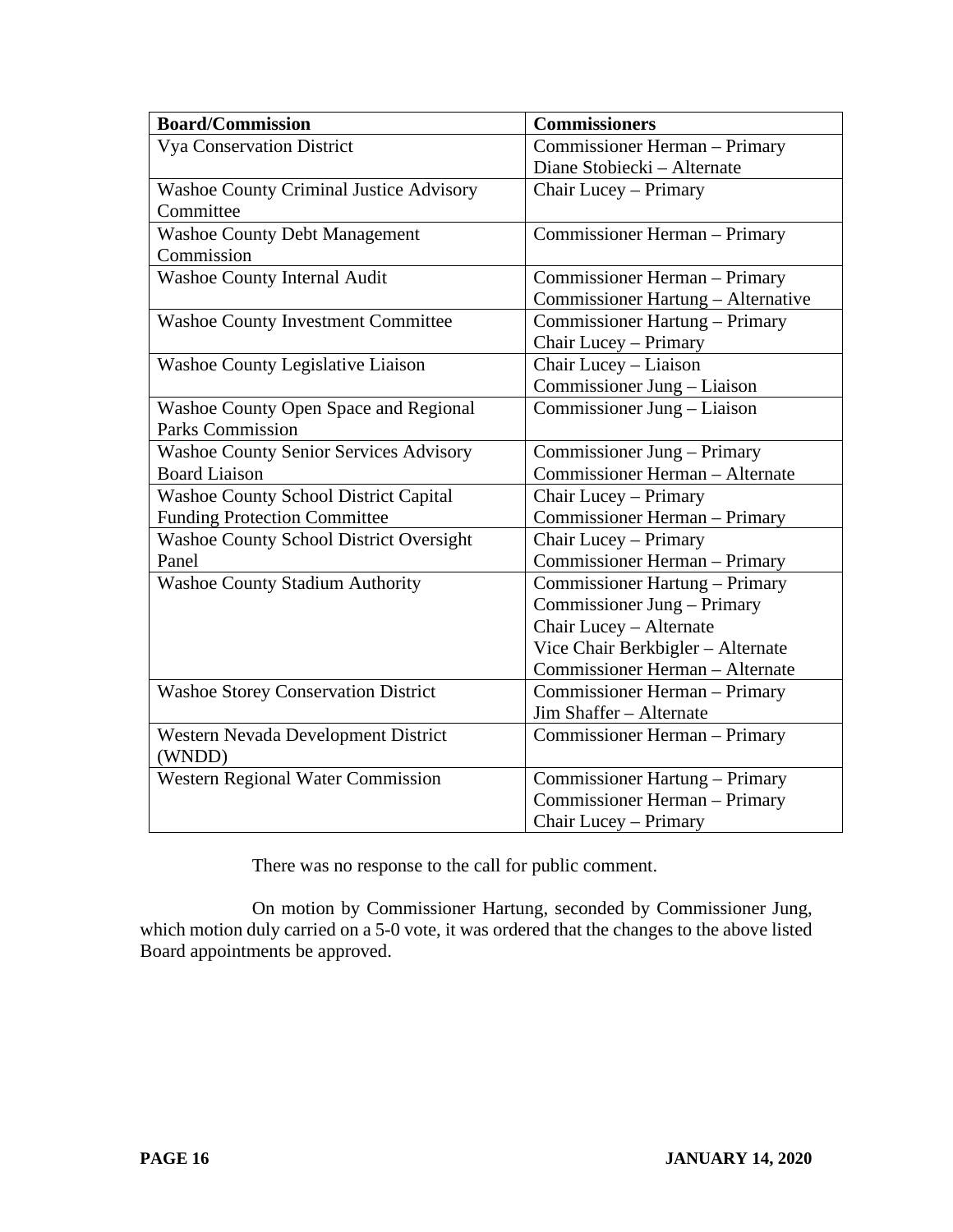**20-0026 AGENDA ITEM 18** Public Hearing: Appeal of the Washoe County Board of Adjustment's approval of Special Use Permit Case Number WSUP19- 0018 (Foothill Storage) to approve a special use permit to allow for the storage of operable vehicles on a 0.9-acre site at 1525 Geiger Grade for the property and business owner Mark and Melanie Hain. Community Services. (Commission District 2.) Chair Lucey opened the public hearing.

County Clerk Nancy Parent said she had the mailing list provided by the Community Services Department notifying the appropriate people, and comments from the public which staff provided; she placed both on the record.

Planner Julee Olander conducted a PowerPoint presentation and reviewed slides with the following titles: Appeal WSUP 19-0018 Foothill Storage; Request; Analysis; an aerial map of the site; Analysis (2 slides); Public Notice & CAB; Questions & motions.

Ms. Olander added that the special use permit (SUP) was necessary for storage of operable vehicles. She said the adjacent property also owned by the applicant went through the SUP process in 2007.

Commissioner Hartung asked whether the SUP on the adjacent property required that the property be paved. Ms. Olander replied no. The property had entrance access through King Lane and exit access through Geiger Grade Road. The owner was not required to pave the area where vehicles were parked.

Ms. Olander said staff reviewed the new SUP request and it was decided the owner would be required to pave areas where vehicles with engines were stored as well as the driveway areas. The applicants would also be required to access the property from Geiger Grade Road instead of King Lane. She outlined the conditions for King Lane access and paving, which had been reviewed with the applicant. She displayed the list of the conditions which staff requested be changed or removed from the SUP, a copy of which was placed on file with the Clerk. She explained staff requested conditions 1-d and 2-k be removed, 1-g be amended to allow the applicant to use concrete pavers, and 2-e be amended to permit the applicant to initiate presumed public roadway action or provide documentation confirming legal access to King Lane. She noted the applicant was present in Chambers.

Chair Lucey asked whether the applicant was in agreement with the conditions of the SUP. Ms. Olander said staff had reviewed the conditions with the applicants, who agreed to them.

Chair Lucey stated there were many legacy issues with private roadways in District 2, specifically off of Toll Road. He noted the applicant had operated a business on the parcel for many years. He thought the SUP conditions were discretionary based on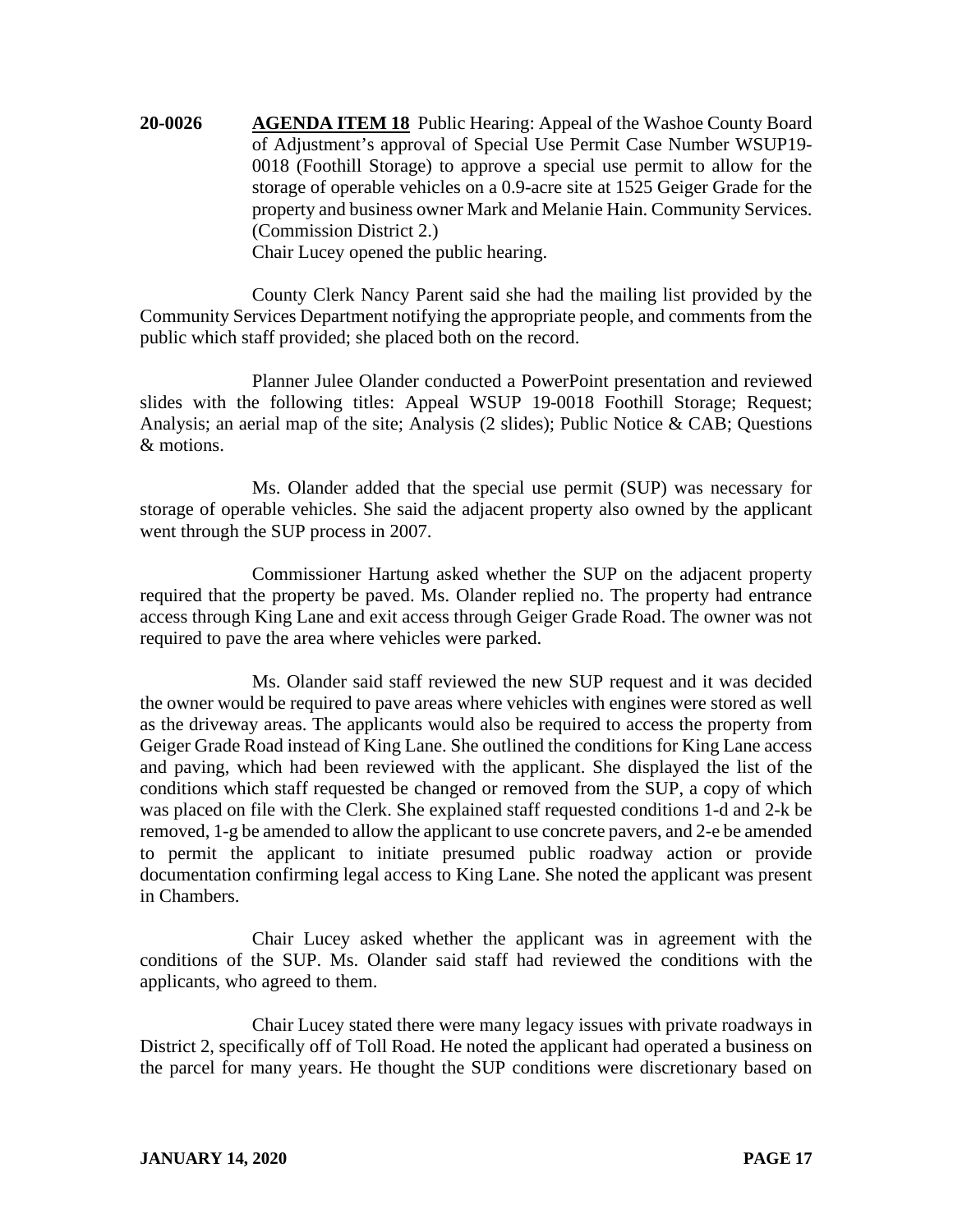Code. He expressed agreement with staff regarding the conditions of the SUP, and was glad staff and the applicant worked to reach an agreement on the requirements.

Assistant District Attorney Paul Lipparelli clarified the Board acted like judges in their quasi-judicial role. The request was an appeal so the Commissioners needed to weigh the evidence and make their decision based on what was on the record. He indicated the appellants needed to affirm they were in support of the conditions as introduced by Ms. Olander.

Ms. Melanie Haine and Mr. Mark Haine affirmed they agreed with the conditions on the application.

On the call for public comment Mr. Bruce Bacon said he lived across the street from the property. He expressed concern about a pattern of abuse. He stated the original SUP for the first parcel was never fully completed or implemented, and the applicant operated the expanded storage facility illegally for more than a year. He alleged the applicant said he was unaware he needed a SUP despite having been through the process previously. He stated that, because the applicant filled in his ditches, the drainage from the storage facility drained onto his property. He urged the Board to review the conditions carefully to ensure they complied with Washoe County Code. He displayed a document, a copy of which was placed on file with the Clerk.

Chair Lucey closed the public hearing.

Chair Lucey moved to appeal and reverse the decision of the Board of Adjustments for SUP WSUP19-0018 (Foothill Storage) removing conditions 1-d, 1-g, 1 h, 2-e, and 2-k. The approval was based on the Board's ability to make all four of the findings required by Washoe County Code Section 110.804.25.

Ms. Olander clarified the Board of Adjustment approved the SUP, so the Board of County Commissioners would affirm the decision with amendments to the conditions.

Chair Lucey amended his motion to affirm the decision of the Board of Adjustment for SUP WSUP19-0018 (Foothill Storage) amending the conditions of approval as recommended by staff.

Mr. Lipparelli said the motion was correct and assumed the changes made in the motion were consistent with the material Ms. Olander presented. Ms. Olander confirmed that staff recommended the conditions displayed in presentation.

On motion by Chair Lucey, seconded by Vice Chair Berkbigler, which motion duly carried on a 5-0 vote, it was ordered that the decision of the Board of Adjustment for the WSUP19-0018 (Foothill Storage) be affirmed, removing conditions 1 d, 1-g, 1-h, 2-e, and 2-k. The approval was based on the Board's ability to make all four of the findings required by Washoe County Code Section 110.804.25.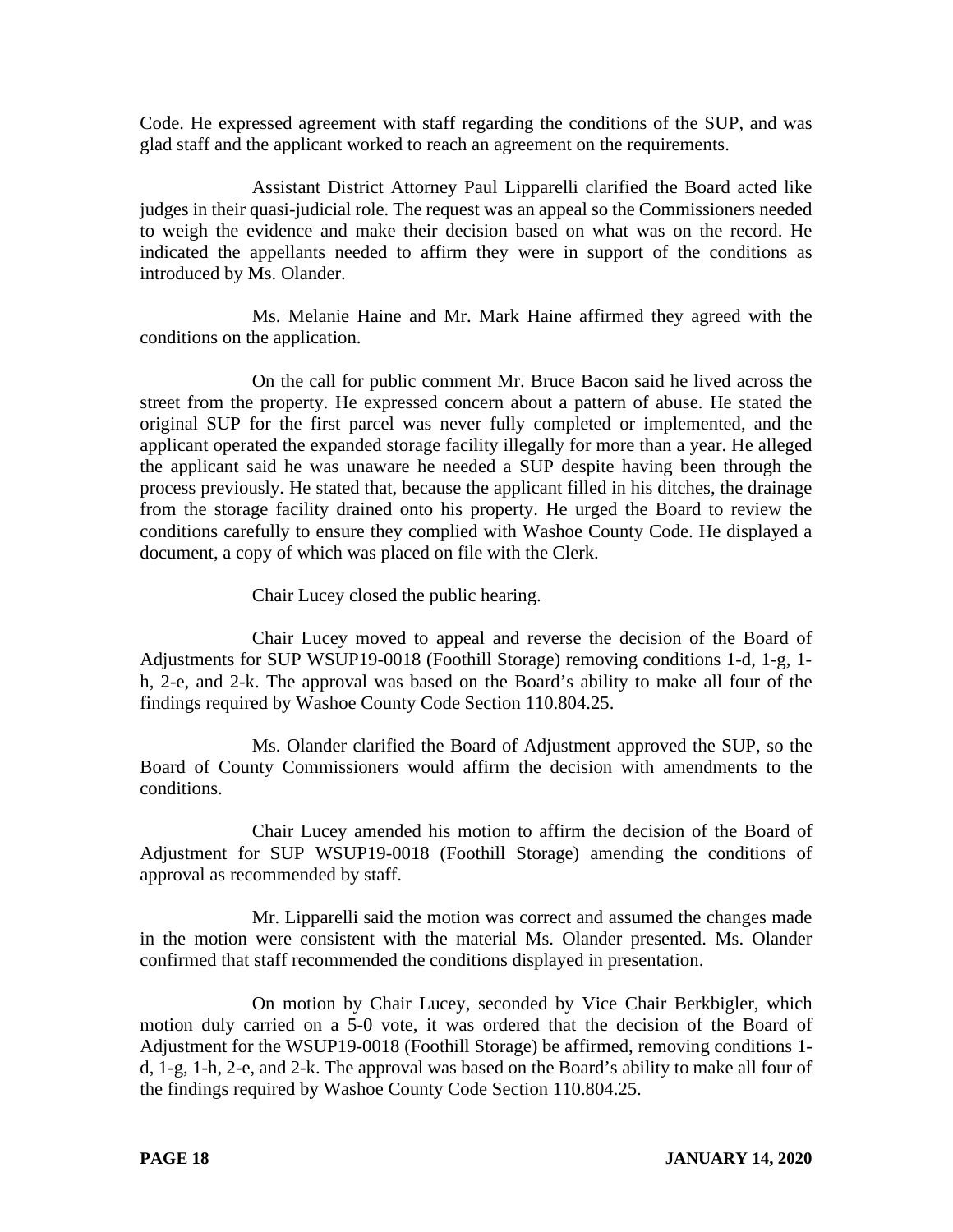**20-0027 AGENDA ITEM 19** Public Hearing: Possible approval of Master Plan Amendment Case Number WMPA19-0005 (Continuum of Care Facilities, Spanish Springs Area Plan) - which amends Table C-3 of the Spanish Springs Area Plan, a component of the Washoe County Master Plan, by adding the Continuum of Care Facilities, Seniors use type to that table. The result is to allow that use in the Neighborhood Commercial (NC) and Medium Density Suburban (MDS) regulatory zones with the approval of a special use permit by the Board of Adjustment (BOA). The Continuum of Care Facilities, Seniors use type is a commercial use type that involves the provision of housing, activities, and health services by establishments in order to allow older individuals to age in place; associated facilities may include independent living, assisted living, nursing care, and hospice care as well as accessory housing for staff, and medical facilities and services for residents. And, if approved, authorize the Chair to sign a resolution to this effect. Final approval is subject to a finding of conformance with the Truckee Meadows Regional Plan. Community Services. (Commission District 4.)

Chair Lucey opened the public hearing.

County Clerk Nancy Parent stated she received proof of notice of the hearing from the Community Services Department, a copy of which was placed on the record.

Commissioner Hartung stated he had monitored the progress of this request because his parents were part of the continuum of care process. He said he observed the lack of housing for the aging population firsthand. He noted the type of density involved in the proposal was a mild use density because of the age restrictions for residents of care facilities. He expressed support for the project and thought it would become a model for future projects.

On the call for public comment Mr. Jesse Haw, President of Hawco Properties, indicated he fully supported staff's recommendation to approve of the project.

Chair Lucey closed the public hearing.

On motion by Commissioner Hartung, seconded by Vice Chair Berkbigler, which motion duly carried on a 5-0 vote, it was ordered that Agenda Item 19 be approved, authorized, and directed.

### **12:34 p.m. Vice Chair Berkbigler left the meeting.**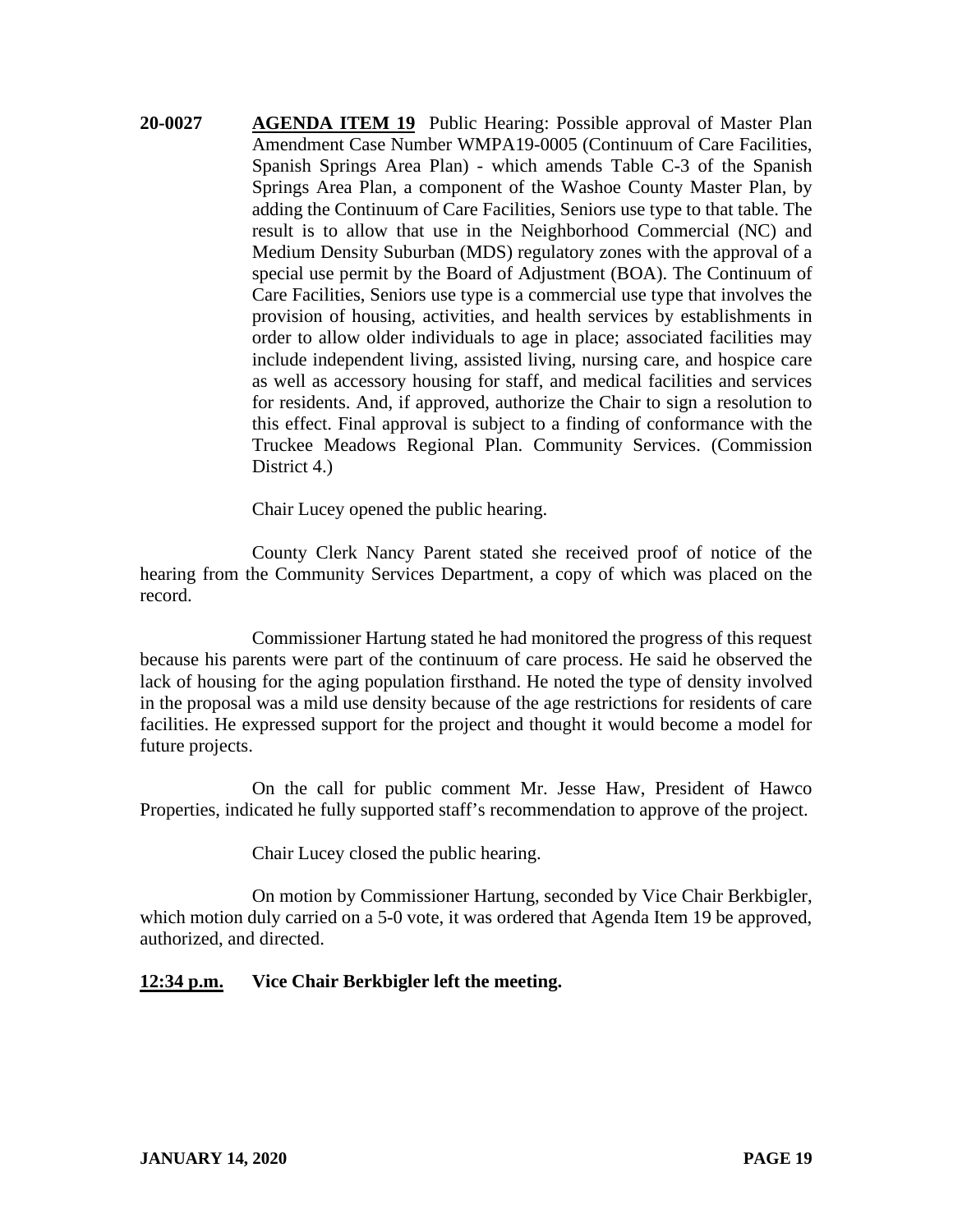**20-0028 AGENDA ITEM 20** Public Hearing pursuant to NRS 244.284, to allow for any objections regarding the conveyance of APN 038-401-02, known as the Verdi Historic Schoolhouse and Verdi Volunteer Fire property, located at 165 Bridge Street in consideration of an offer by the Verdi History Preservation Society, Inc., a Nevada non-profit corporation [in the amount of \$2.00]; and if supported, authorize the Chairman to execute a Quitclaim Deed; and other matters properly related thereto. Community Services. (Commission District 5.)

Chair Lucey opened the public hearing.

Commissioner Herman asked for confirmation that there would not be any issue with the fire department. Assistant County Manager Dave Solaro said he had discussions with the fire district regarding use of the apparatus bay. He said a lease agreement was ready for the next Board of Fire Commissioners meeting and everything appeared to be in good standing.

There was no response to the call for public comment.

Commissioner Jung thanked community activists and staff for facilitating the preservation of a vital part of the community's history. She encouraged them to continue working on such projects. She requested staff work to identify similar opportunities to transfer historical buildings for preservation purposes.

Chair Lucey closed the public hearing.

On motion by Commissioner Hartung, seconded by Commissioner Jung, which motion duly carried on a 4-0 vote with Vice Chair Berkbigler absent, it was ordered that Agenda Item 20 be supported and authorized.

# **12:38 p.m. Vice Chair Berkbigler returned to the meeting.**

\* \* \* \* \* \* \* \* \* \* \*

Commissioner Hartung noted Agenda Items 21 & 22 were related and he asked whether the two public hearings could be opened together. Assistant District Attorney Paul Lipparelli replied that they could.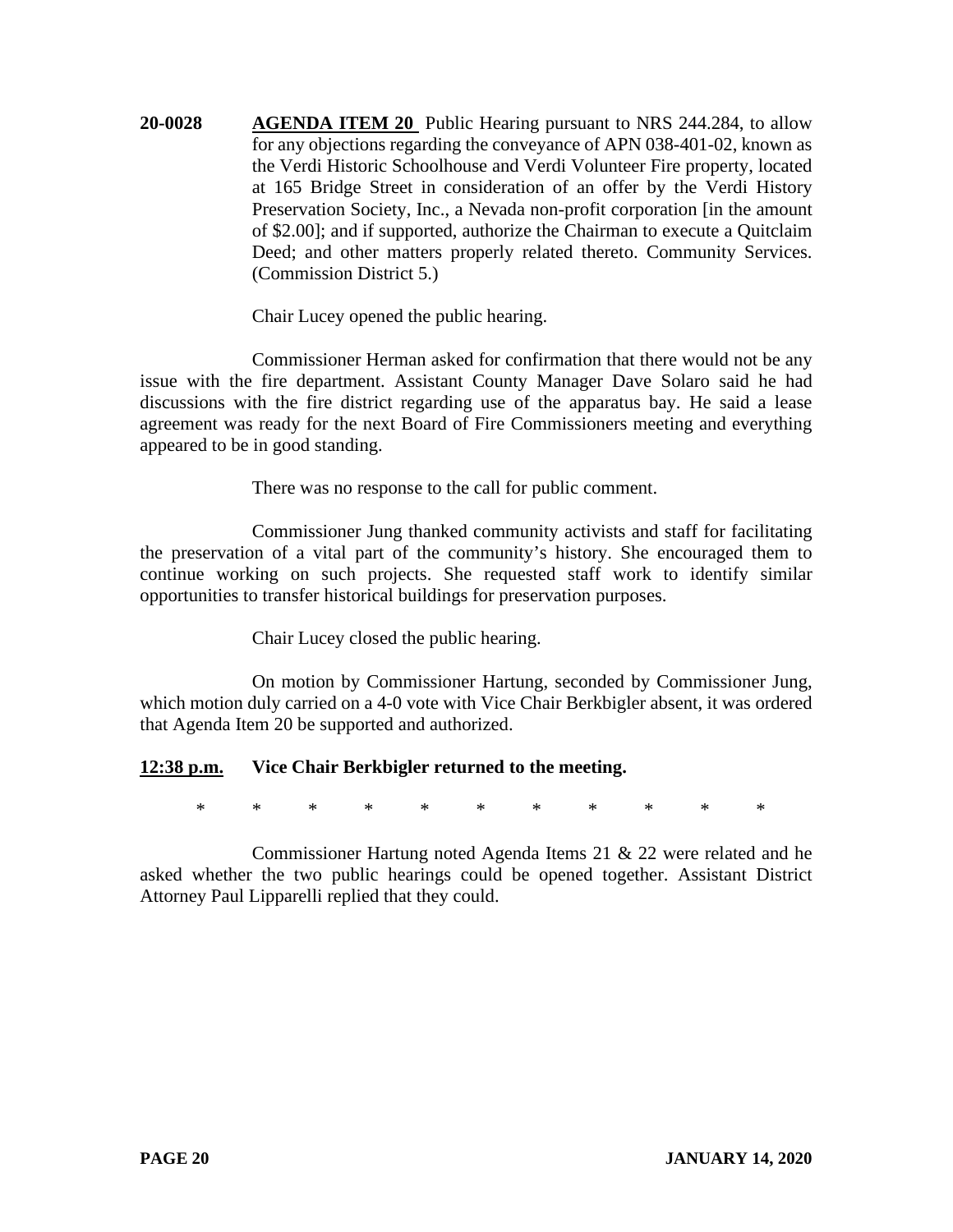- **20-0029 AGENDA ITEM 21** Public Hearing pursuant to NRS 277.050, to consider any objections to the Resolution of Intent to execute an easement agreement and easement deed between Washoe County and TMWA for a water facilities easement totaling ±967 square feet and a temporary construction easement totaling ±2,585 square feet on APNs 152-051-22 and 150-121-25, part of Arrowcreek Open Space [at the negotiated value of \$967]; possible approval of said easement agreement and easement deed; and, if approved, authorize the Chair to execute the agreement and deed to that effect. Community Services. (Commission District 2.)
- **20-0030 AGENDA ITEM 22** Public Hearing pursuant to NRS 277.050, to consider any objections to the Resolution of Intent to execute an easement agreement and easement deed between Washoe County and TMWA for a water facilities easement totaling  $\pm 3,734$  square feet and a temporary construction easement totaling  $\pm 8,206$  square feet on APN 152-430-18, part of Arrowcreek Open Space [at the negotiated value of \$3,734]; possible approval of said easement agreement and easement deed; and, if approved, authorize the Chair to execute the agreement and deed to that effect. Community Services. (Commission District 2.)

The Chair opened the public hearings by calling on anyone wishing to speak for or against Agenda Items 21 and 22. There being no response, the hearing was closed.

There was no response to the call for public comment.

On motion by Commissioner Hartung, seconded by Vice Chair Berkbigler, which motion duly carried on a 5-0 vote, it was ordered that Agenda Items 21 & 22 be approved and authorized.

**12:42 p.m. The Board recessed.**

### **2:01 p.m. The Board reconvened with all members present.**

**20-0031 AGENDA ITEM 23** Appointment of a person to the declared vacancy of the Incline Village General Improvement District Board of Trustees, pursuant to NRS 318.090, from among the following candidates: Michael Hess, Tony Lillios, D. Alexandra Profant, Sara Schmitz, Joseph Schulz, Bruce Simonian, Michaela Tonking, and Frank L. Wright and the Clerk shall send notification of the appointment to the Washoe County Registrar of Voters, the chair of the Incline Village General Improvement District Board of Trustees, and the Nevada Secretary of State. Manager's Office. (All Commission Districts.)

Commissioner Hartung explained the Board of County Commissioners (BCC) had extensive experience appointing officials. The Board would use a closed ballot system and applicants would be self-sequestered outside of Chambers. He said applicants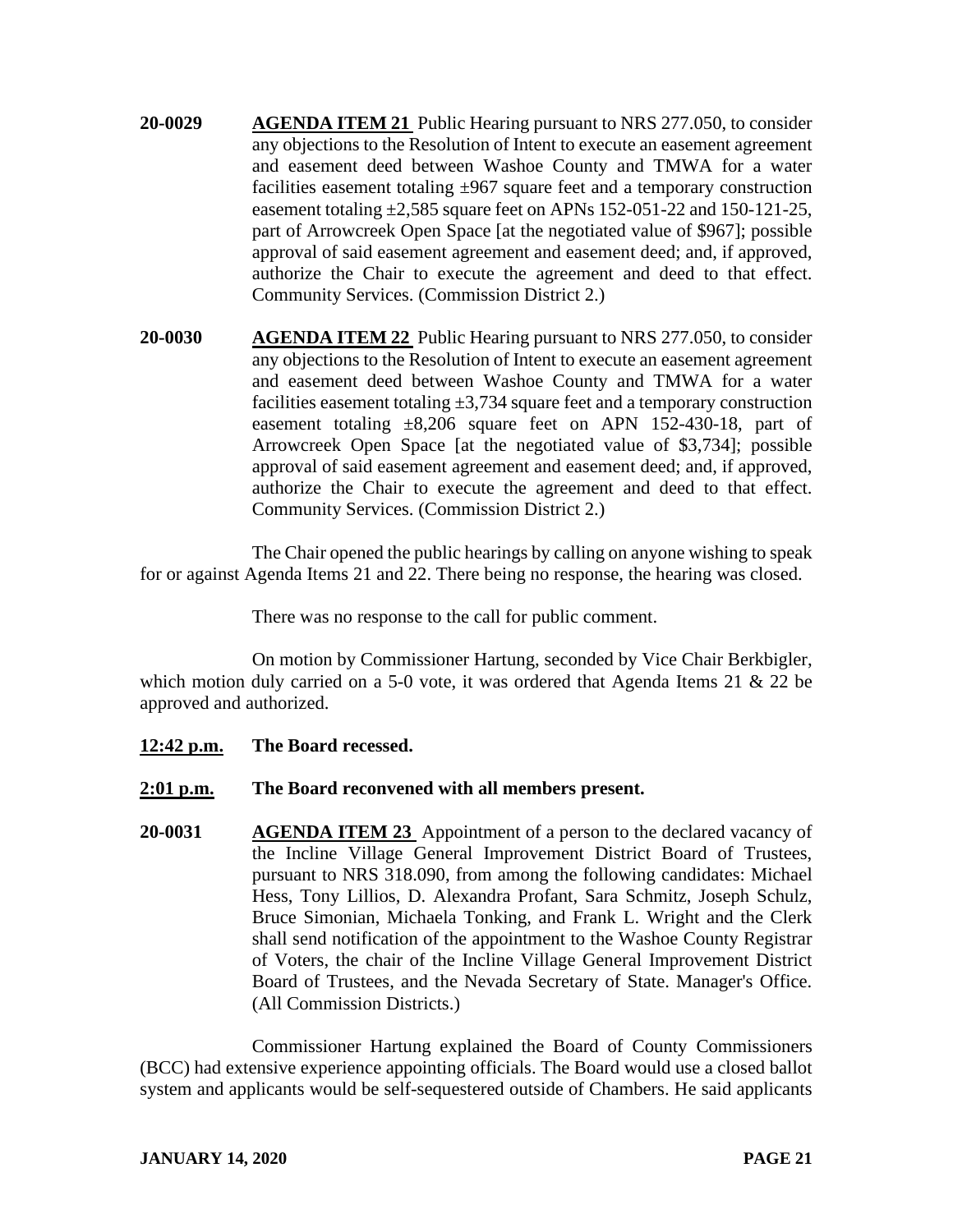would be randomly selected, they would have five minutes to speak, and then the Commissioners would ask questions. Staff had prepared five questions, but the Commissioners were not limited to those questions.

Commissioner Hartung indicated there had been an inquiry about why the Board did not use a merit system for the appointment. He expressed displeasure with the inquiry because Statute only required that the applicant reside in the district for a minimum of 30 days and be registered to vote. A merit system might cause a violation of the Statute, so he and Chair Lucey chose to not use one. He explained the Commissioners would vote for two candidates using a secret ballot after all candidates were interviewed. The Clerk would read the votes and the Commissioners would vote again if necessary.

Chair Lucey noted the candidate names were randomized by the County Manager's Office staff and would be called by County Manager Eric Brown. He reiterated the details of the interview process.

Vice Chair Berkbigler addressed questions about her ability to be fair in the selection process. She expressed displeasure that her ethics had been questioned on a number of occasions. At the request of the District Attorney, she declared she was supportive of Sara Schmitz but she was committed to listening to all candidates. She asserted she would make her decision based on what everyone had to say. She mentioned she had spoken to some of the candidates and was acquainted with several of them. She stated the purpose of the meeting was to follow ethical protocols and adhere to Open Meeting law.

Commissioner Hartung noted he would bear the responsibility if anyone was dissatisfied with the results of the selection process because he led the development of the process.

The applicants were asked to move to another room outside of Chambers.

Mr. Brown called the first applicant, Mr. Joseph Schulz.

Mr. Schulz summarized the letter of intent which he submitted to the Board. He mentioned he included a lengthy list of pending Incline Village projects.

Commissioner Herman asked whether Mr. Schulz intended to run for the seat on the Incline Village General Improvement District (IVGID) Board of Trustees during the upcoming election if he was appointed to the current vacancy. Mr. Schulz said he did. He was sure the position would present challenges, but he had the time, interest, and energy to meet them. He stated he would want to continue as long as he felt he made a contribution.

Commissioner Hartung stated he observed significant discord in the IVGID Board. He asked Mr. Schulz what he would do to bring the two sides together and facilitate decisions that would benefit the community. Mr. Schulz responded he had the temperament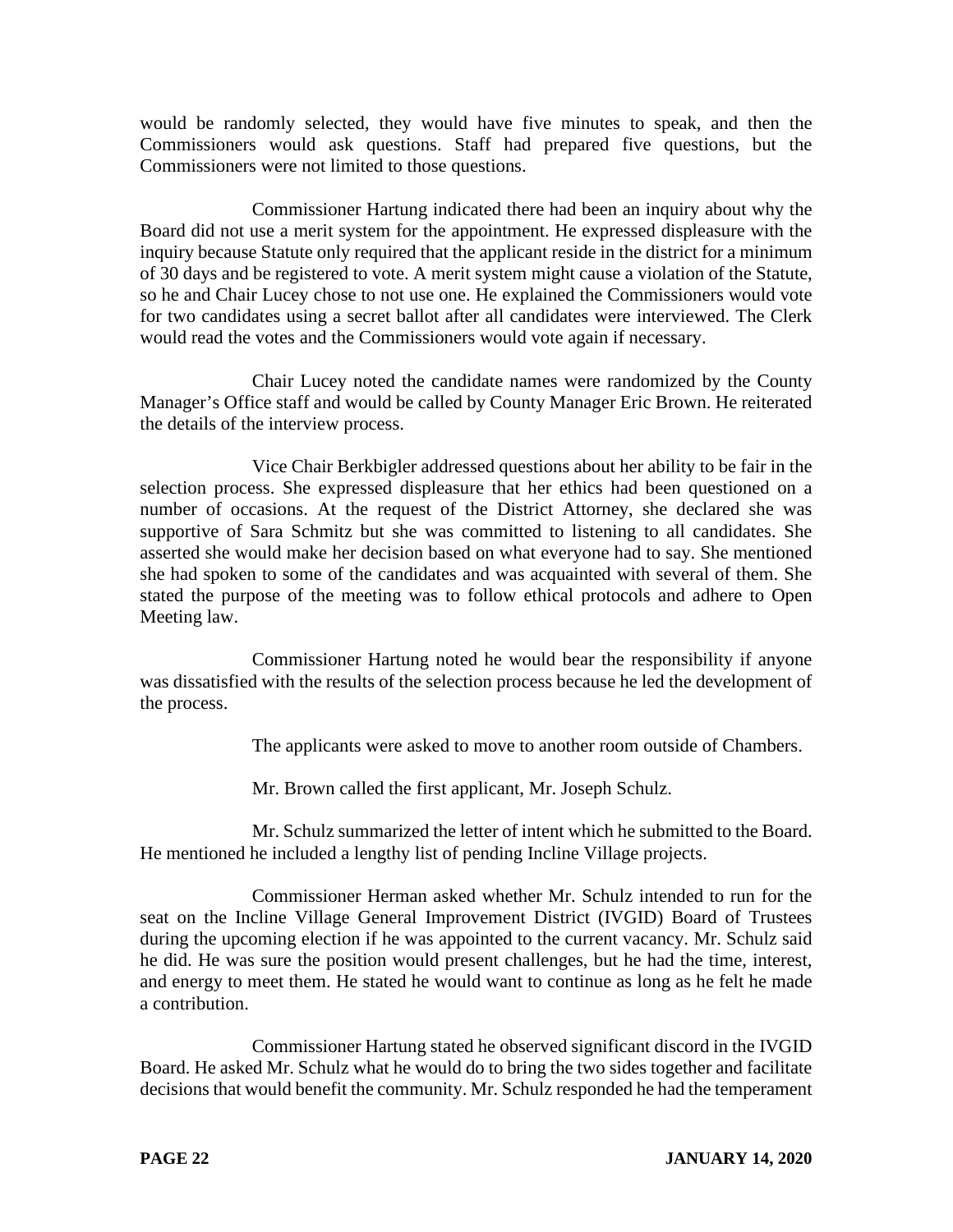and personality to deal with difficult individuals. He said he would meet with the Trustees individually or collectively as necessary. He thought he was persuasive and looked at issues from all angles. He believed he would be able to find a position agreeable to all Trustees with some diligence.

Commissioner Jung noted the position would be filled for a limited time and asked Mr. Schulz what he believed the biggest challenges facing IVGID in the shortterm were. Mr. Schulz replied helping the Board work together was the best short-term goal he could address. He stated there were decisions which were consistently delayed. He acknowledged it was difficult to predict whether IVGID would be able to resolve all of the pending issues during the 11-month appointment. He thought addressing issues as they arose was the best strategy and he believed he would help achieve compromises.

Vice Chair Berkbigler asked Mr. Schulz what he believed the purpose of the IVGID Board was. Mr. Schulz replied leadership and vision. He did not believe the purpose of IVGID was to micromanage or dictate decisions; it was to listen to the community and put their needs into action.

Chair Lucey observed there were tensions within the IVGID Board and he thought the relationship between IVGID and Washoe County was strained at times. He believed Incline Village was a unique community that required a considerable amount of attention. He asked how Mr. Schulz proposed to improve the relationship between the County as the parent agency and IVGID. Mr. Schulz replied the best way to do anything was through direct, active participation. He made a point of attending monthly meetings when he first moved to Incline Village. He thought integrating Incline Village with the County required direct participation, such as attending BCC meetings and getting to know all the Commissioners and committee chairs. He believed face-to-face meetings could not be substituted effectively by other forms of communication.

Vice Chair Berkbigler asked about Mr. Schulz's participation in community activities. Mr. Schulz said he participated in the Incliners social group, an informal men's group, and the Senior Conversation Café.

Commissioner Hartung mentioned compromise was discussed at the prior IVGID meeting but neither side made changes to reach that compromise. He asked Mr. Schulz how he would convey a spirit of compromise to IVGID. Mr. Schulz said it was important to determine which issues were important to the individuals involved, and to work with them to reach a compromise where possible. He believed compromise was always possible but those individuals needed to be willing to listen and participate.

Mr. Schulz mentioned it seemed as though active lobbying took place for the position. He questioned how those activities would be weighed in the selection process. Chair Lucey thanked him for the comment and indicated the Board would address that.

Mr. Brown called the next candidate, Ms. D. Alexandra Profant.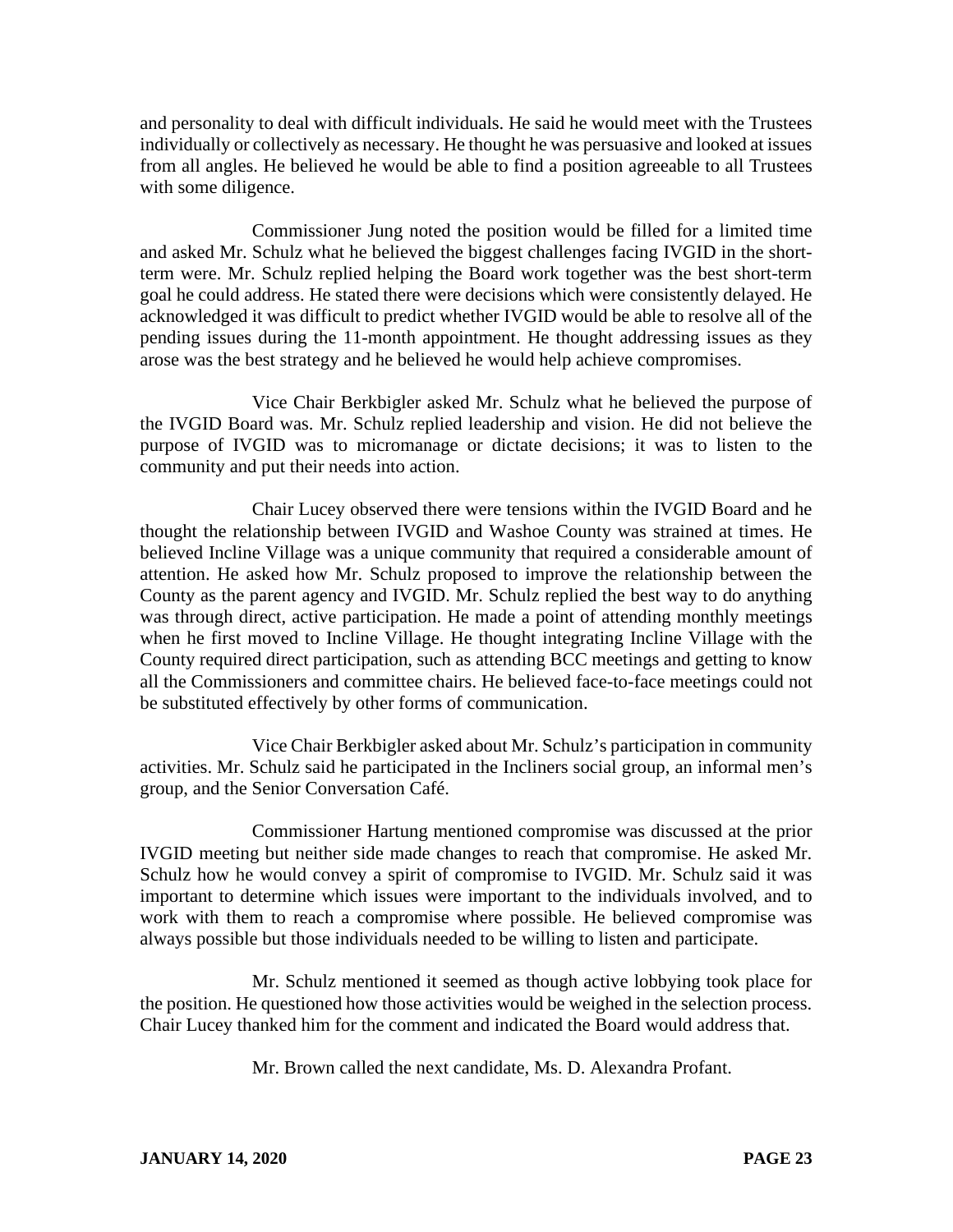County Clerk Nancy Parent stated she received documents for the Board from the candidate, copies of which were placed on the record. The documents included three letters of support from Linda Newman, Jack Dalton, and Willy Krusell, as well as several opinion pieces from the November 22, 2019 Tahoe Bonanza.

Ms. Profant thanked the Board for including her in the selection process. She said she agreed with what was said about the authority of the candidacy. She expressed doubt that she was the best candidate for the position. She believed everyone needed to work together to resolve the many issues at the lake. She thought IVGID would benefit from appointing a historic seat to a second-home owner who lived in Reno because that was part of the historic pattern of Incline Village. She mentioned her training and spoke about architectural determinism. She indicated she ran to create a venue to facilitate Nevadans in asserting their rights to protect and possess their property under Article 1, Section 1 of the Nevada Constitution. She spoke about the historical roles of Nevada and Lake Tahoe, the Tahoe Regional Planning Agency's (TRPA's) role in historic resource surveys, and the criteria for Nevadans to protect the history of their property. She discussed the Incline Village and Crystal Bay tax lawsuit. She stated there were ambiguities in property taxation and Nevadans had the right to understand how they were being taxed. She said the County was the biggest asset for residents. She expressed a desire to be part of the solution and, if appointed to the position, her primary purpose would be to support elected County and IVGID officials and staff.

Commissioner Jung noted the position would be filled for a limited time and asked Ms. Profant about her short-term goal. Ms. Profant replied her immediate goal would be to find out what the most pressing agendized matters were. She would prioritize litigation issues and would to try to help avoid litigation because costs would be passed on to the taxpayer.

Vice Chair Berkbigler asked Ms. Profant what she thought the purpose of the IVGID Board was. Ms. Profant spoke about the founding of general improvement districts (GIDs) due to lack of County resources to manage roads, noting that IVGID was the first GID in the state. She stated sewer, trash, and recreation were components of the IVGID. She said IVGID had the opportunity to uphold and assert the rights of residents to protect their property. She opined IVGID missed that opportunity because they were not working with County staff. She summarized she interpreted the purpose of IVGID was specifically to provide the County with legal counsel related to the NRS.

Commissioner Herman asked Ms. Profant whether she intended to run for the IVGID seat during the upcoming election. Ms. Profant replied she was not sure. She said there where many issues and the same people were consistently involved. She stated she would endorse a better candidate but she would consider running for the seat if other constituents felt she was the best fit.

Commissioner Hartung asked what Ms. Profant would contribute to IVGID to convey a spirit of compromise so decisions might be made where all members of the Board felt they obtained something. Ms. Profant said her training included facilitating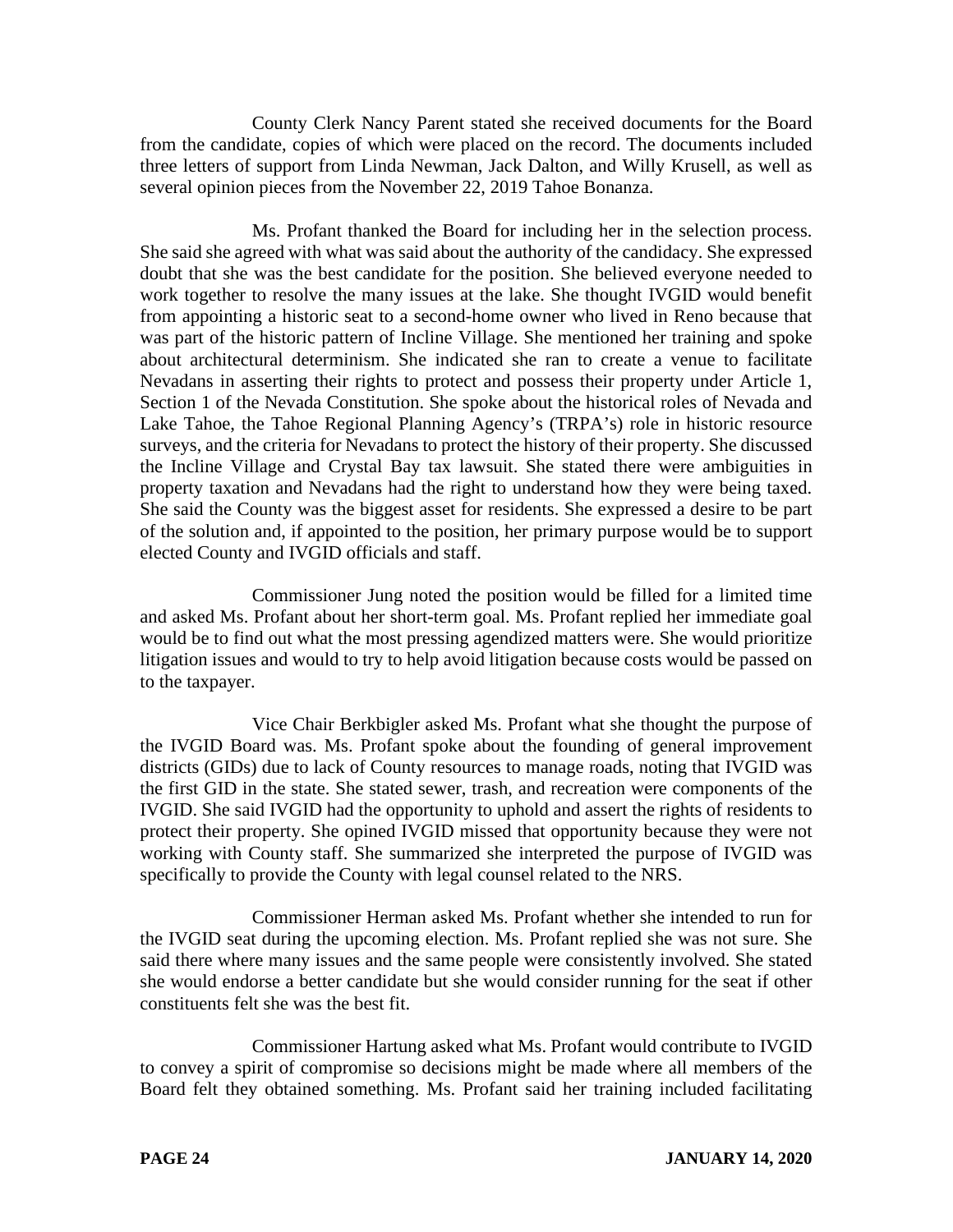productive outcomes with large stakeholders. She thought she would approach issues by having direct interaction with people at meetings and allowing for interactive comment with the Board. She would attempt to speak with each person in context with the public who attended meetings.

Chair Lucey mentioned the relationship between IVGID and Washoe County had been strained. He thought active participation would be needed to develop cohesiveness within IVGID, and between IVGID and Washoe County. He asked Ms. Profant how she intended to begin that initiative in the remaining 9 to 11 months of the IVGID term. Ms. Profant replied she would begin by addressing the issue of establishing criteria and standards under National Historic Preservation Act title 16 section 106. She would also focus on addressing the ambiguities in databases which affected Nevada taxpayers. She asserted it was a discussion which needed to occur.

Mr. Brown called the next candidate, Ms. Sara Schmitz.

Ms. Schmitz spoke about her decision to reside in Incline Village. She said her experience attending IVGID meetings prompted her to run for IVGID Trustee. She observed the information void left by the loss of the local newspaper during her campaign for IVGID Trustee. She said she received wide support from the community during her campaign. She mentioned how the alleged 2018 True Blue political action committee misinformation campaign divided the community. She discussed the educational non-profit organization Incline Village/Crystal Bay Community 1st, which she spearheaded. She mentioned her volunteer activity, IVGID meeting attendance, and Citizen Advisory Board participation. She described the successes of her collaboration with Assistant County Manager Dave Solaro, IVGID Interim General Manager Indra Winquest, and Vice Chair Berkbigler. She summarized her professional experience, stating she developed a reputation for being forthright, collaborative, and result-driven. She outlined the three priorities she would focus on if she was elected: invigorating the IVGID audit committee and strengthening the role of Treasurer, improving the lines of communication and financial transparency, and revitalizing the aging infrastructure. She believed she had the skills to actively participate and produce results.

Commissioner Herman asked Ms. Schmitz whether she intended to run during the upcoming election. Ms. Schmitz said yes.

Commissioner Hartung mentioned IVGID was divided and asked Ms. Schmitz what she would do to contribute to the spirit of compromise so all members of the Board felt they received something. Ms. Schmitz replied her intention was to embrace all of the Trustees, work collaboratively, listen to them, and make decisions that benefitted the community as a whole. She believed having diverse opinions was how better solutions were reached. She thought Trustees needed to speak respectfully and openly to find compromise because the community would lose without compromise. They were there to represent the community and they needed to work in an open, professional, and collaborative manner.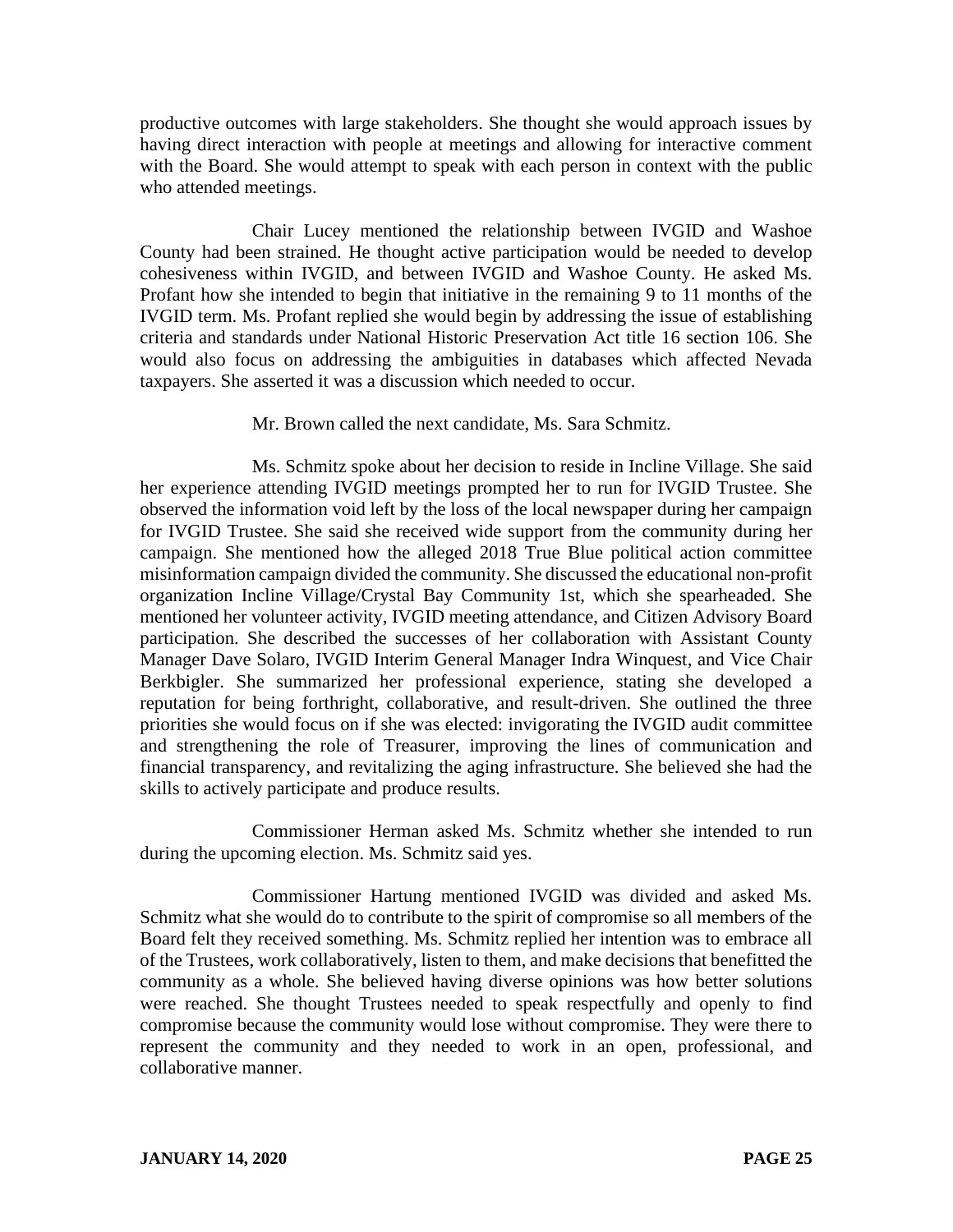Commissioner Jung asked Ms. Schmitz what her most immediate shortterm goal was for the 11-month appointment. Ms. Schmitz replied her immediate goal was dealing with the audit committee. She noted the audit committee changed to meeting only once per year approximately two years earlier and the Treasurer's responsibility was delegated to staff. She thought IVGID had the opportunity to address financial transparency, which was the big issue of concern to the community.

Vice Chair Berkbigler asked Ms. Schmitz what she thought the purpose of IVGID was. Ms. Schmitz replied IVGID was there to be fiduciaries for the district; it oversaw financial transactions and made decisions based on the community's priorities.

Chair Lucey observed the relationship between Washoe County and IVGID had been stressed during the recent past. He asked how she intended to improve the relationships within the Incline Village area and between Washoe County and IVGID during the 9 to 11 months of the appointment. Ms. Schmitz stated she was unaware of a strained working relationship between IVGID and the County. She believed cooperation was adequate, particularly with Mr. Winquest serving as the Interim General Manager. Chair Lucey clarified the public perception was there were challenges in the working relationship. Ms. Schmitz replied part of the issue was that people in the community did not understand the division of responsibilities between the County and IVGID. She noted the educational newsletter she put together tried to help people understand those responsibilities and commitments. She expressed gratitude for how helpful Mr. Solaro had been. She believed relationships were built through open communication and an understanding of responsibilities. She thought the public needed better education about what occurred in the community.

Commissioner Hartung noted Ms. Schmitz spoke about the aging infrastructure and the effluent pipeline in Incline Village. He asked how she would address those issues, how she would fund the projects, and how she would get a consensus of the Board of Trustees. Ms. Schmitz said a meeting was scheduled for January 29, which would include a workshop to address the issue. The current Board had identified the issue as a priority and she concurred. She noted \$2 million had been set aside each year so reserve funds were available. She said waiting for additional funds was counterproductive because making repairs meant using up funds. She thought action needed to be taken soon.

Mr. Brown called the next candidate, Mr. Tony Lillios.

Mr. Lillios highlighted some key information from the letter of intent and the merit criteria submitted to the Board. He spoke about his professional experience, saying he ran companies for most of his career from boards with diverse members and conflicting agendas. He stated the Board needed someone who would fit the role of a collaborative Board member and work within IVGID's divisive atmosphere. He thought it would be destructive to introduce another Board member who would align themselves with one of the existing factions or introduce new agendas in the following nine months. He believed the role of Trustee was to work with what was already there and serve as a bridge until the election in November. He pointed out there had been many recent changes in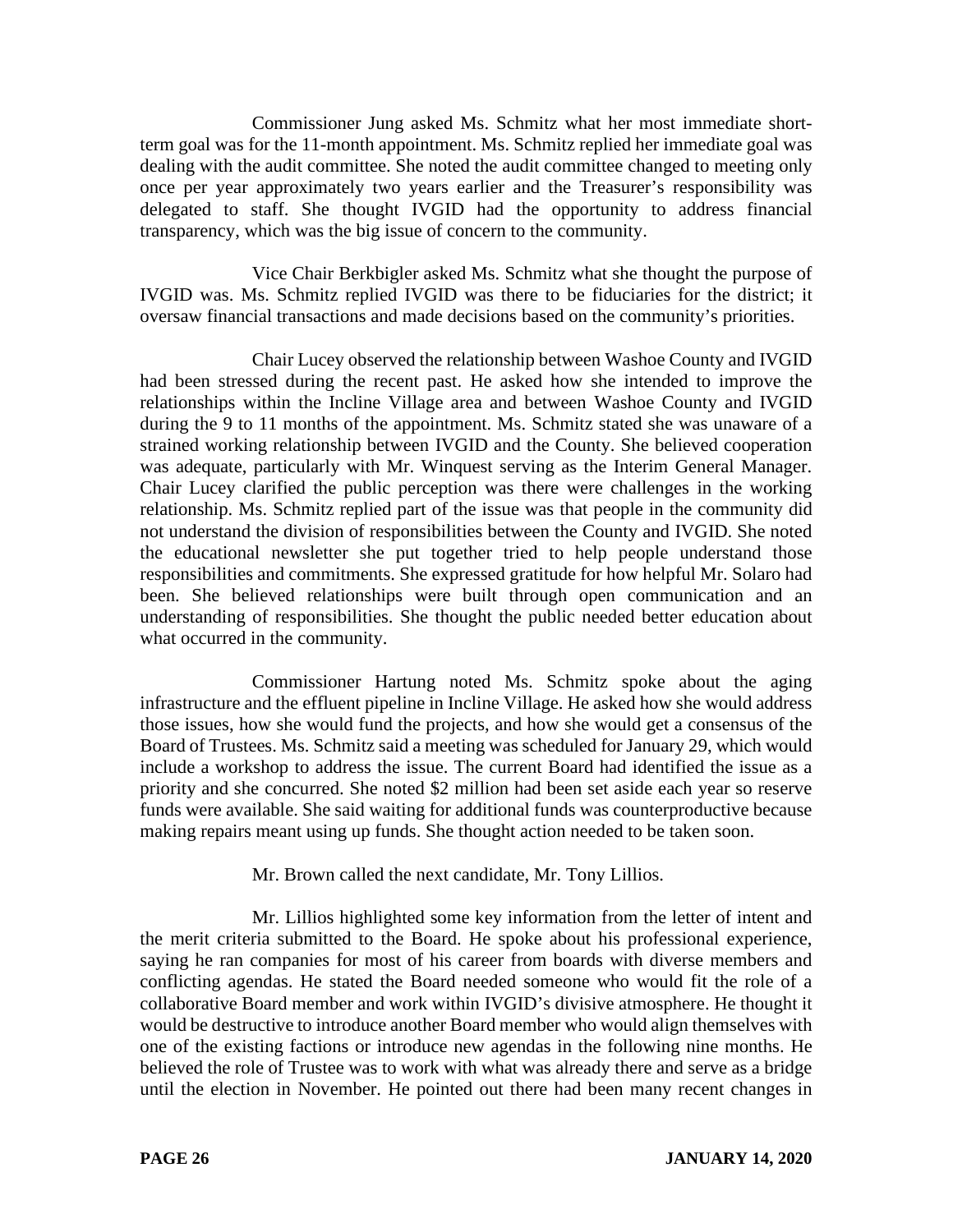IVGID and public opinion had shifted quickly. He noted the person appointed as Trustee would enjoy the unfair advantage of being an incumbent during the next election. He wanted the best for the district, so he vowed not to run for the Trustee position during the general election in 2020. He said there had been a political tug of war the previous 10 years and he became involved to help restore civility, conversation, and collaboration to IVGID.

Commissioner Jung asked Mr. Lillios what his short-term priority would be if he was appointed to the position. Mr. Lillios replied his first priority was to restore communication between Board members since real conversations were not taking place during meetings. He felt simple changes like being present and talking with each other would produce significant results.

Vice Chair Berkbigler asked Mr. Lillios what he thought the purpose of the IVGID Board was. Mr. Lillios responded the purpose was to provide oversight for the district and manage the general manager.

Commissioner Herman asked whether Mr. Lillios intended to run for the seat during the upcoming election. Mr. Lillios confirmed he would not. He thought it was obvious that being an incumbent would provide an advantage during the election. He believed it was important for candidates to campaign equally so residents would be able to decide fairly.

Commissioner Hartung asked Mr. Lillios what he would do to bridge the two sides that were at odds with each other and attain a tone of collaboration. Mr. Lillios said he would start a conversation. He observed the Board members arrived at meetings with preordained views and did not participate in discussions. He would focus on starting conversations by asking questions and proposing options not being discussed. He stated the art of navigating and facilitating discussions was what he did professionally, and he believed there were options not being explored by the Board.

Chair Lucey said Mr. Lillios mentioned the tension within IVGID and the Chair observed Incline Village was a dynamic and unique community. He stated there had been a common perception during the previous few years that the County and Incline Village could not work well together. He asked how Mr. Lillios would try to create a new culture between the County and Incline Village. Mr. Lillios agreed there was an issue. He thought understanding and respecting each person's domain was really important. He expressed concern about the tax situation because it was a difficult conversation to navigate. He believed resolving that issue was a priority because it stood in the way of conversations between the County and IVGID.

Vice Chair Berkbigler asked Mr. Lillios what activities he participated in related to IVGID and what a Board member would do. Mr. Lillios responded he thought it was an issue that Board members did not review packets before meetings. He would hold regular office hours to answer questions. He said a rhythm was needed to avoid being unprepared during meetings.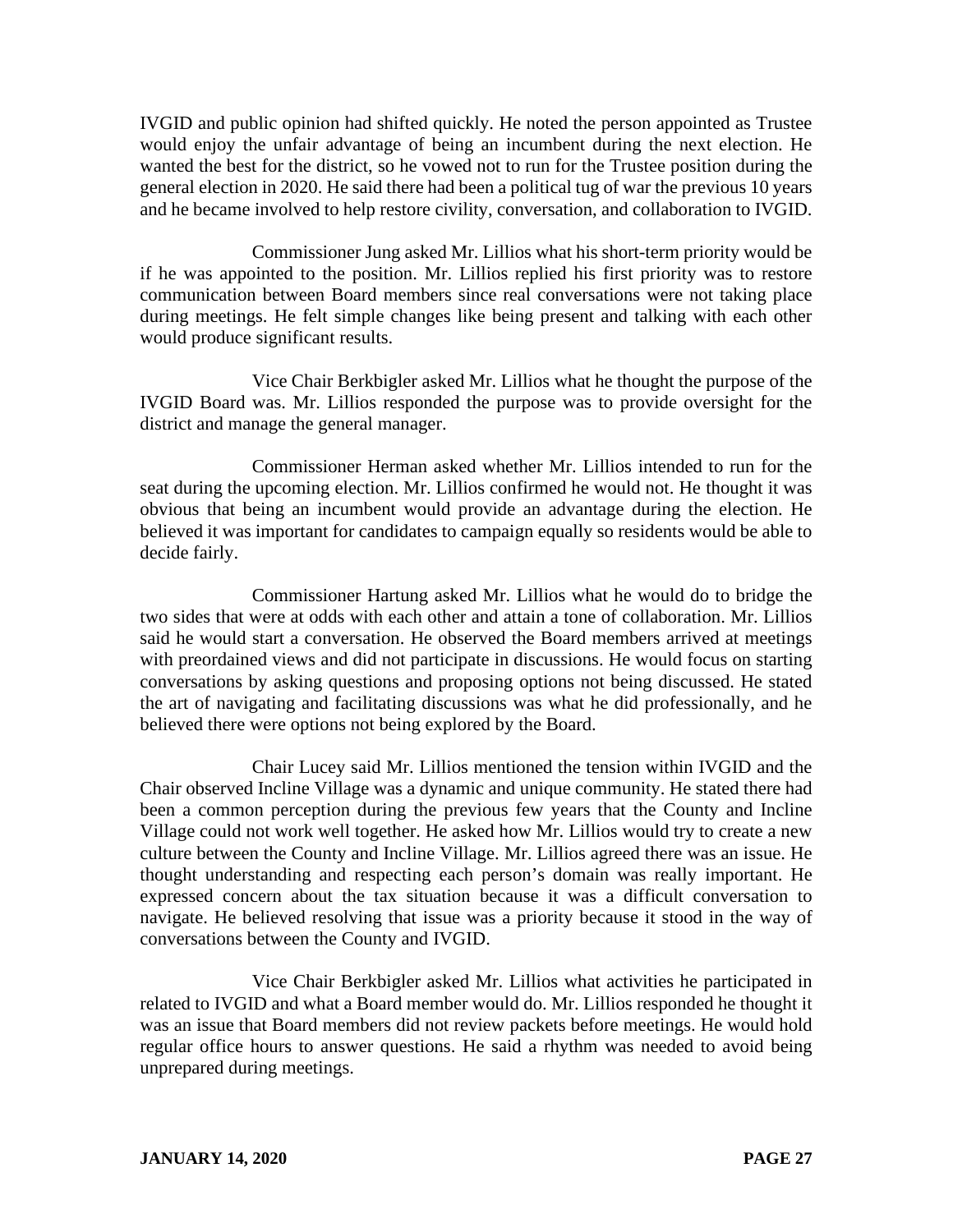#### Mr. Brown called the next candidate, Mr. Michael Hess.

Mr. Hess listed his community participation and volunteer activities. He mentioned he worked with Sara Schmitz to form Incline Village/Crystal Bay Community 1st, which focused on education and participation within the community. He said many people believed the partisanship exposed by the IVGID was the issue the community faced, but he believed there was a different issue. He said the Board needed to lead and resolve complaints. He listed allegations which he investigated and reported on publicly. He stated he would continue to research any issue raised by the public to ensure the Board met its fiduciary responsibilities. He believed better evaluations and solutions could be attained by giving staff more direction. He said another way to ensure the public that funds were being correctly handled was by requesting an audit of internal controls. It needed to be affirmed every year by the audit committee as part of its duties. He noted he found IVGID staff to be competent and willing to look for suggestions and input. He said his personal objective would be to work with anyone in the community to reach a satisfactory resolution to any issue they might have.

Commissioner Herman asked whether Mr. Hess intended to run for the seat in the upcoming election. Mr. Hess said yes.

Commissioner Hartung noted Incline Village had some issues with aging infrastructure. He asked Mr. Hess what his priority would be in terms of that aging infrastructure and how he would fund the necessary repairs and upgrades. Mr. Hess replied the most serious issue was the effluent pipeline, which experienced breaks in 2009, 2014, and 2019. He said \$8.8 million of the \$23 million needed for the project already existed. Raising funds for the project on the bond market needed to be considered.

Commissioner Jung noted the appointment was for a brief period and asked Mr. Hess about his short-term priority. Mr. Hess replied that, aside from the effluent pipeline, he would prioritize financial reporting. He believed many of the issues were due to a lack of financial understanding of IVGID. He said it was because IVGID was part government and part business. He stated a report could be devised to demonstrate how businesses performed and how IVGID was funded.

Vice Chair Berkbigler asked Mr. Hess what he thought the purpose of IVGID was. Mr. Hess said it was to represent the electorate. He believed the Board was supposed to take the voters' input and put it to good use. He thought the lack of a communication method caused the current issues. He said the community previously had The Bonanza newspaper and weekly meetings to discuss issues and did not have strict open meeting laws, so it was easier to get things done. He believed people needed to be given enough time to adjust to and understand an issue. The Board then needed to listen to feedback from residents. He felt there was no discussion during Board meetings and nothing got done.

Chair Lucey observed Incline Village was a dynamic community with unique challenges. He noted the relationship between IVGID and Washoe County had been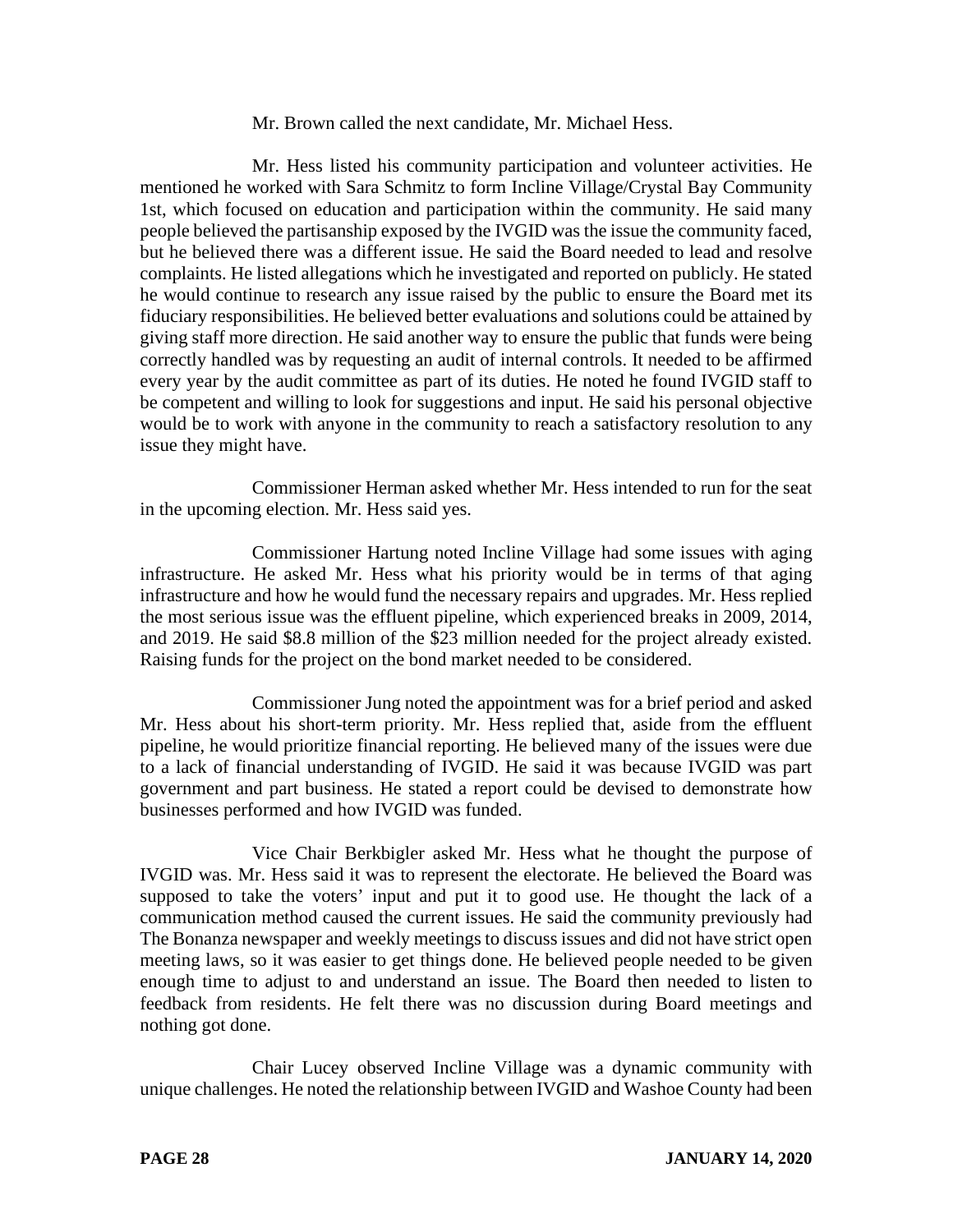strained during the previous few years. He asked how Mr. Hess intended to bridge the gap to create a new culture and improve the relationship between the County and Incline Village. Mr. Hess replied there needed to be discussion about goals, differences, and solutions. Compromise was necessary because there was no one right answer. He thought working together to understand motivations would produce a reasonable approach.

Noting Mr. Hess' mention of compromise, Commissioner Hartung pointed out IVGID members were unable to reach a compromise when selecting a Trustee. He asked what Mr. Hess would do to help IVGID reach a point of compromise. Mr. Hess replied the agenda stated what IVGID was supposed to do, but he felt members of the Board needed to be challenged about why they were there if they could not follow the agenda. He thought IVGID should have had a session prior to the meeting where they discussed the selection process, much like the BCC had done.

Vice Chair Berkbigler asked Mr. Hess about his understanding of the responsibilities of a local government agency in meeting its statutory requirements for financial reporting and budgeting. Mr. Hess replied the Governmental Accounting Standards Board (GASB) was clear about reporting requirements, but that did not preclude a second set of books from being maintained to report to the public in a way they could understand. He thought basic reporting for the public was not part of the current process.

Vice Chair Berkbigler expressed discomfort with the idea of a second set of books and asked Mr. Hess to clarify his statement. Mr. Hess stated that secondary work and other reporting formats were allowed in accounting. Financial information could be reported in any way a board, a chief financial officer (CFO), or a chief executive officer wanted without adhering to GASB or Financial Accounting Standards Board rules because it was for internal use only and not a legal reporting to the public. Vice Chair Berkbigler expressed concern about Mr. Hess' response. She suggested the IVGID Board needed to meet with the County's budget and finance staff because the County never kept duplicate books and never had a problem with people understanding how money was used. Mr. Hess retorted he was a CFO of a billion-dollar company which had not experienced any problems with this type of financial reporting because it was based on the ethics and morals of the company.

Mr. Brown called the next candidate, Ms. Michaela Tonking.

Ms. Tonking spoke about growing up in Incline Village as well as her education and career. She said IVGID taught her the definition of community and she applied to the Board of Trustees to help ensure the community continued to impact residents in a positive manner. In her current role, she analyzed Nevada school districts' budgets, educated citizens and stakeholders on school financials, and managed a statewide coalition. She listed her volunteer activities and community involvement. She stated there was a feeling of financial distress among some community members but that was a common issue she observed in many governmental organizations and businesses. She said her responsibilities with Educate Nevada Now required her to work with stakeholders to create a clear understanding of financials. She described how she achieved that goal and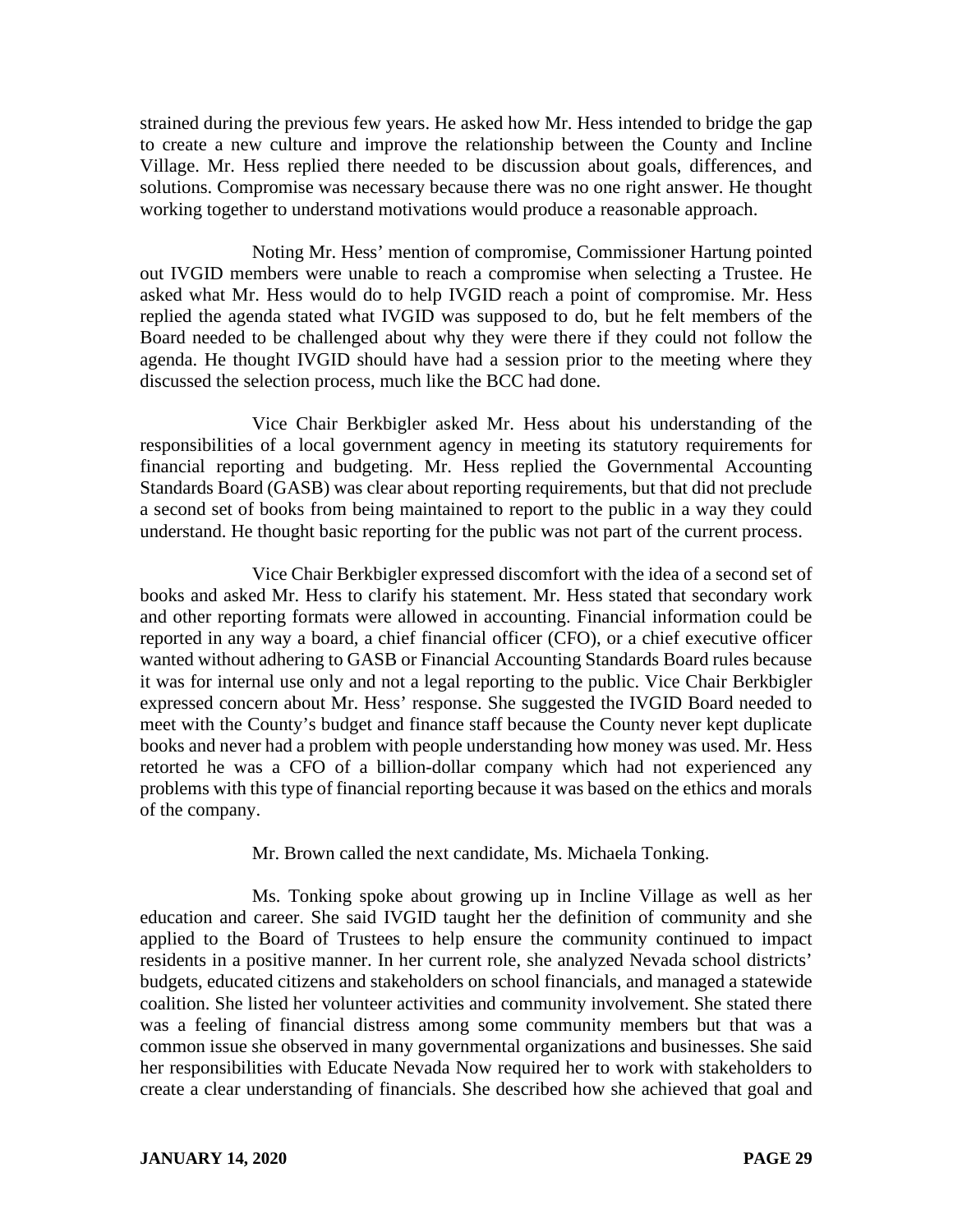said she planned to carry those skills into the community. She believed there was a need for considerations of internal control audits to foster trust and best practices amongst staff. She asserted she was suited to fill the gap left by Trustee Phil Horan's resignation, noting the right candidate would need to find middle ground amongst the Board. She said she would emphasize collaboration with the community, staff, and fellow Trustees. She would focus on gathering facts, listening to concerns, and making informed decisions for the community while eliminating political divide.

Commissioner Jung apologized to Ms. Tonking for cancelling their meeting the prior Friday. She explained she had not realized Ms. Tonking was a candidate and it would have been unfair to meet with her and not all the other candidates. She asked Ms. Tonking what her primary short-term goal would be. Ms. Tonking replied it would be to create balance between the long-term goals for the community and maintaining current projects. She acknowledged there was a need to maintain buildings, services, and the pipeline, but there were long-term goals which needed to be considered to ensure the community grew.

Vice Chair Berkbigler asked Ms. Tonking what she thought the purpose of IVGID was. Ms. Tonking responded the purpose of a board was to review and approve financials, memos, and decisions. She said the Board needed to be able to communicate both with its members and with the community, foster collaboration, and recognize when subject matter experts needed to be consulted.

Commissioner Herman asked Ms. Tonking whether she intended to run for the seat on IVGID during the upcoming election. Ms. Tonking said yes.

Commissioner Hartung asked Ms. Tonking what she would do to bridge the two sides of IVGID and help the Board to find compromise. Ms. Tonking replied she would begin by asking Board members, staff, and the community pertinent questions to fully understand who would be affected by a given decision. Her role would be that of facilitator, gathering and understanding facts to facilitate conversations. She would also serve to moderate by presenting the facts and the broader view, and encouraging flexibility.

Chair Lucey said he appreciated Ms. Tonking's candor when speaking about a divided community and her willingness to communicate and try to bring the two sides together. He guessed that, as a long-time resident of Incline Village, Ms. Tonking probably felt there had been dissension between Washoe County and Incline Village residents and that Incline Village residents sometimes felt disenfranchised. He asked how she would change the culture and the relationship between the County and Incline Village residents. Ms. Tonking said she was aware of the tension from her childhood when IVGID wanted to be a separate school district. She thought communicating and understanding the rationale for decisions made by the BCC would enable her to explain them to the IVGID community. She also believed explaining the IVGID perspective to the Board was an important component in mediating between the two communities.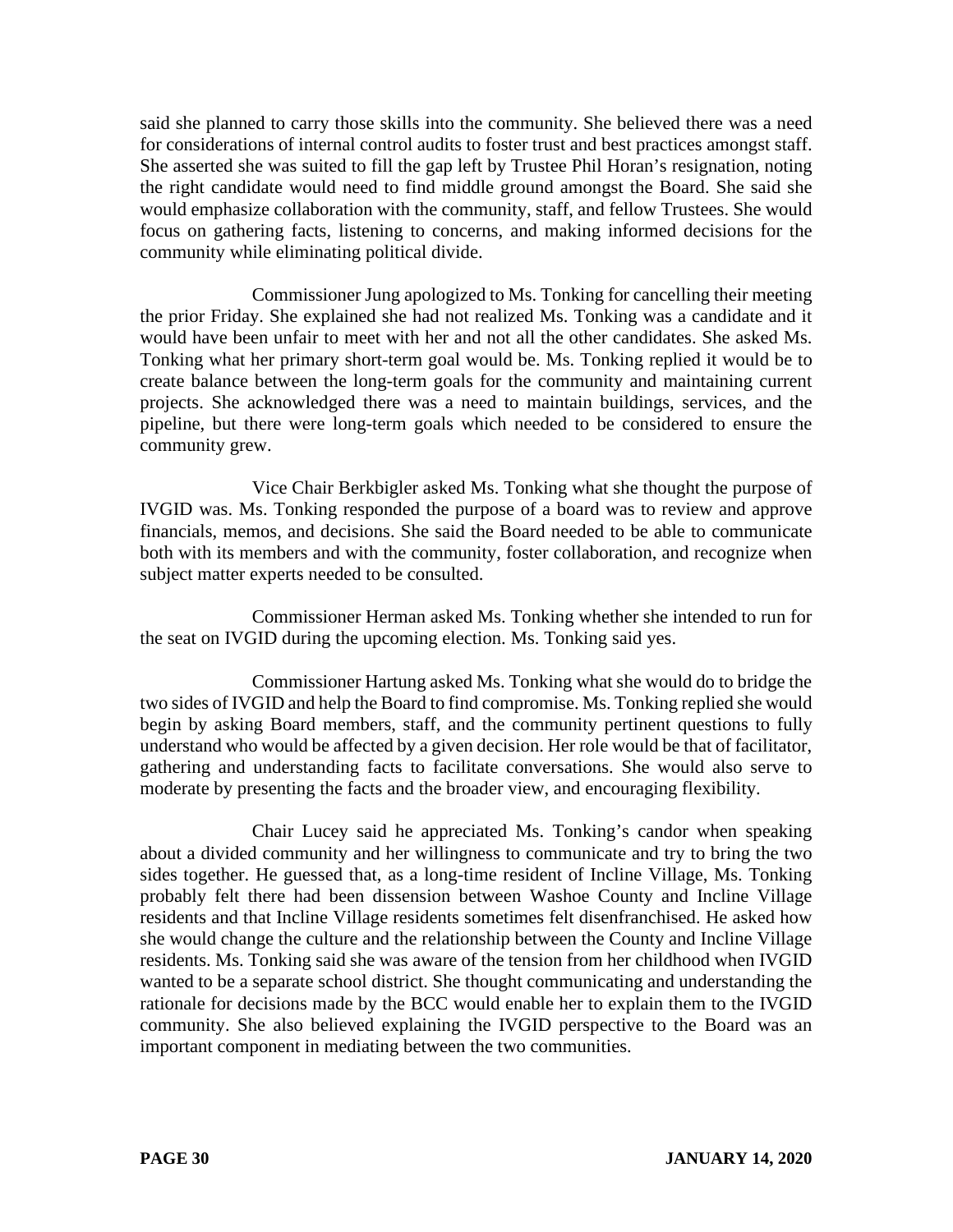Vice Chair Berkbigler asked Ms. Tonking what community activities she participated in. Ms. Tonking replied she was a mentor for the We the People program at Incline High School. She also created voter guides to increase education and improve young voter turn out, and she served on the New Leaders Council.

Mr. Brown called the next candidate, Mr. Frank Wright.

Mr. Frank Wright noted IVGID had never included a representative from Crystal Bay although Crystal Bay residents were required to pay for recreational facilities and beaches they could not use. He mentioned he ran for the State Senate eight years earlier and had been engaged in the community for the previous ten years while most of the other candidates had not. He stated many appalling events took place in the community during the previous ten years, listing election fraud, records requests issues, and alleged misconduct by the IVGID attorney as examples. He said accounting practices were not standard and it was difficult to obtain information about expenditures. He spoke about a consultant hired by IVGID to perform a study on Diamond Peak who charged \$35,000 for information available on the internet. He stated only he and Ms. Schmitz deserved to be candidates for the Trustee position.

Commissioner Herman asked Mr. Wright whether he intended to run in the upcoming election. Mr. Wright said yes.

Commissioner Hartung commented Mr. Wright was familiar with the division which existed on the IVGID Board. He asked Mr. Wright what he would do to unite to the Board and function as a bridge to find compromise on difficult issues including funding necessary infrastructure repairs. Mr. Wright responded everyone would adapt if he performed his job as a Board member and supported decisions with facts and input from the community. He said IVGID would understand he was there for the right reasons if he listened to the community and proposed solutions which would make the community better. He asserted he wanted to improve the community and ensure it operated legally, but it was difficult to do when pursuing people who did illegal things.

Commissioner Jung asked Mr. Wright what his top priority was for the brief period of the appointment. Mr. Wright said his priorities would be to end the lawsuits and work with other Board members to determine how money was spent. He stated getting an accounting of IVGID funds was critical.

Vice Chair Berkbigler asked Mr. Wright what he thought the purpose of the IVGID Board was. Mr. Wright replied it was created to provide sewer, water, and trash, and later recreation services. He said they were not intended to be for profit, but they became so. He stated the IVGID Board was supposed to oversee facilities and ensure venue managers did their job and provided financial accounting. He noted facility managers appeared to be unsure of the financial status of their venues.

Chair Lucey said the Trustee seat acted as an intermediary between the public, staff, and other Trustees on the Board. In the past, there had been a sense of a strain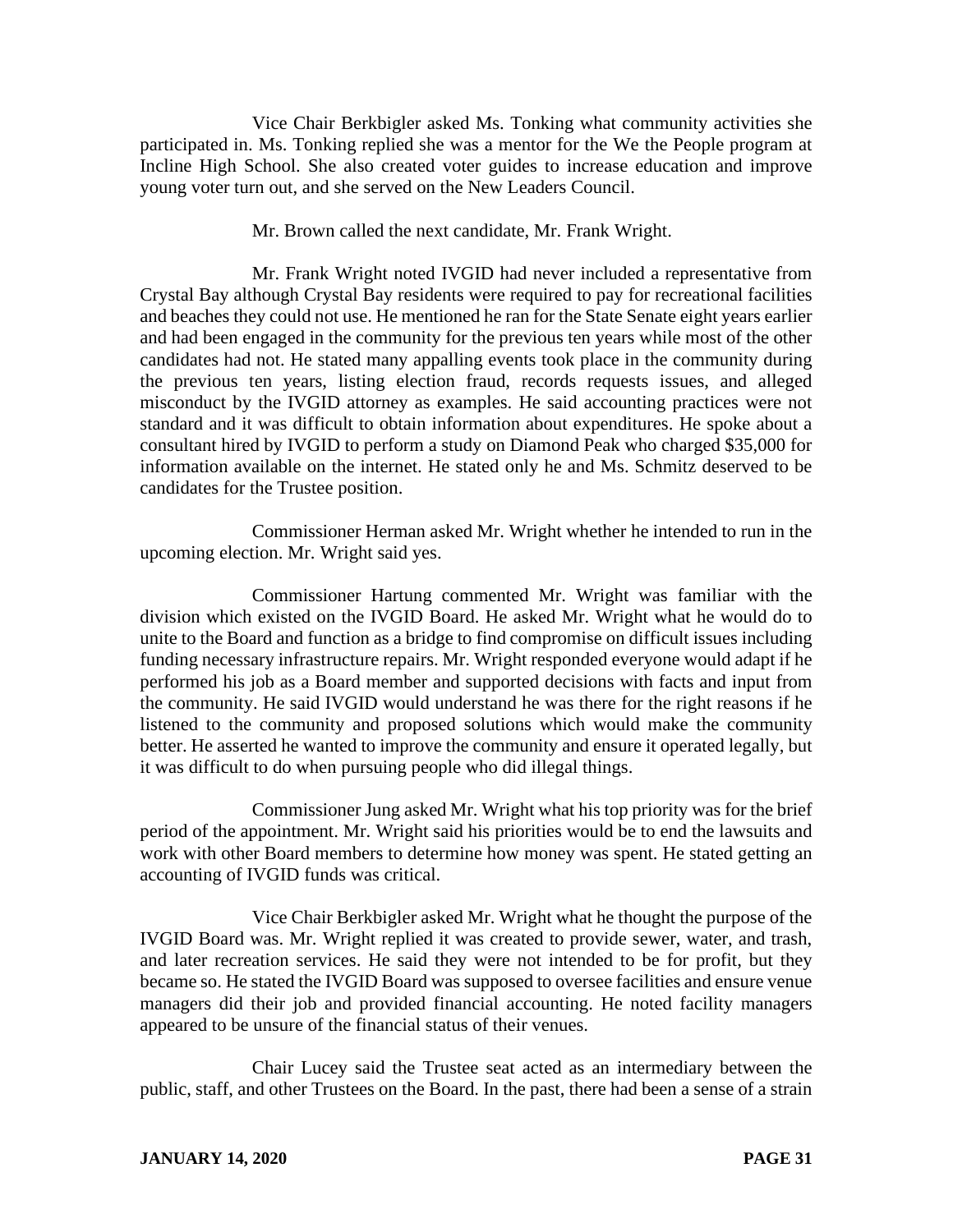between the County and IVGID. He asked Mr. Wright what he would do to change the culture and improve the relationship between the County and Incline Village. Mr. Wright stated he was a reasonable person who had worked with the Commissioners in the past. He said he would discuss any issues with the Commissioners, work to find the root of an issue, and find a resolution. He indicated it was a matter of working together, understanding differing positions, and determining what needed to be done.

Vice Chair Berkbigler observed the Board was aware of Mr. Wright's participation in community activities. She asked about his understanding of the responsibilities of a local government agency in meeting its statutory requirements for financial reporting and budgeting. Mr. Wright replied the Comprehensive Annual Financial Reports (CAFRs) were used for yearly reporting. He alleged Incline Village's CAFRs had not been accurate but the inconsistencies were overlooked. He wanted to know what the revenue sources and expenditures were. He said the current IVGID Financial Director did not share information with the public, but he hoped things would change with new staff.

#### Mr. Brown called the final candidate, Bruce Simonian.

Mr. Simonian thanked the Board for interviewing Trustee candidates. He spoke about his business ownership experience and his knowledge of IVGID infrastructure, development, and maintenance. He alleged money was not spent to perform required jobs because of pressures from the community. He said he applied for the interim Trustee position because issues of concern during his previous tenure on the IVGID Board still existed. He alleged the growth of Incline Village/Crystal Bay was stifled by the improprieties of a vocal minority within the community. He listed issues which the IVGID Board dealt with during his tenure. He stated IVGID had a fiduciary duty to spend when it made sense. He mentioned he continued to work with staff and directors on community issues. He spoke about his involvement with the Diamond Peak Committee and the delays involved with that project. He stated he was non-partisan and pragmatic, a common-sense problem solver with a reputation of being honest, accountable, and forthright in his convictions. He cited his experience attaining compromise as a past Board member. He described factors which created a demoralized environment in IVGID. He hoped the master plans that were developed would be implemented soon. He advocated for transparency and communication at all levels. He mentioned the effluent pipeline and short-term rentals were current concerns for IVGID. He said identifying mutual goals and compromising were crucial to making progress.

Commissioner Jung asked what his top priority was for the short-term appointment. Mr. Simonian said pulling people together to get things done would be his priority. There were community issues which needed to make progress. He wanted to advance the effluent pipeline project in a conscientious manner.

Vice Chair Berkbigler asked Mr. Simonian what he thought the purpose of the IVGID Board was. Mr. Simonian replied it was the liaison between the community, staff, and directors. He noted IVGID needed to reflect both sides because information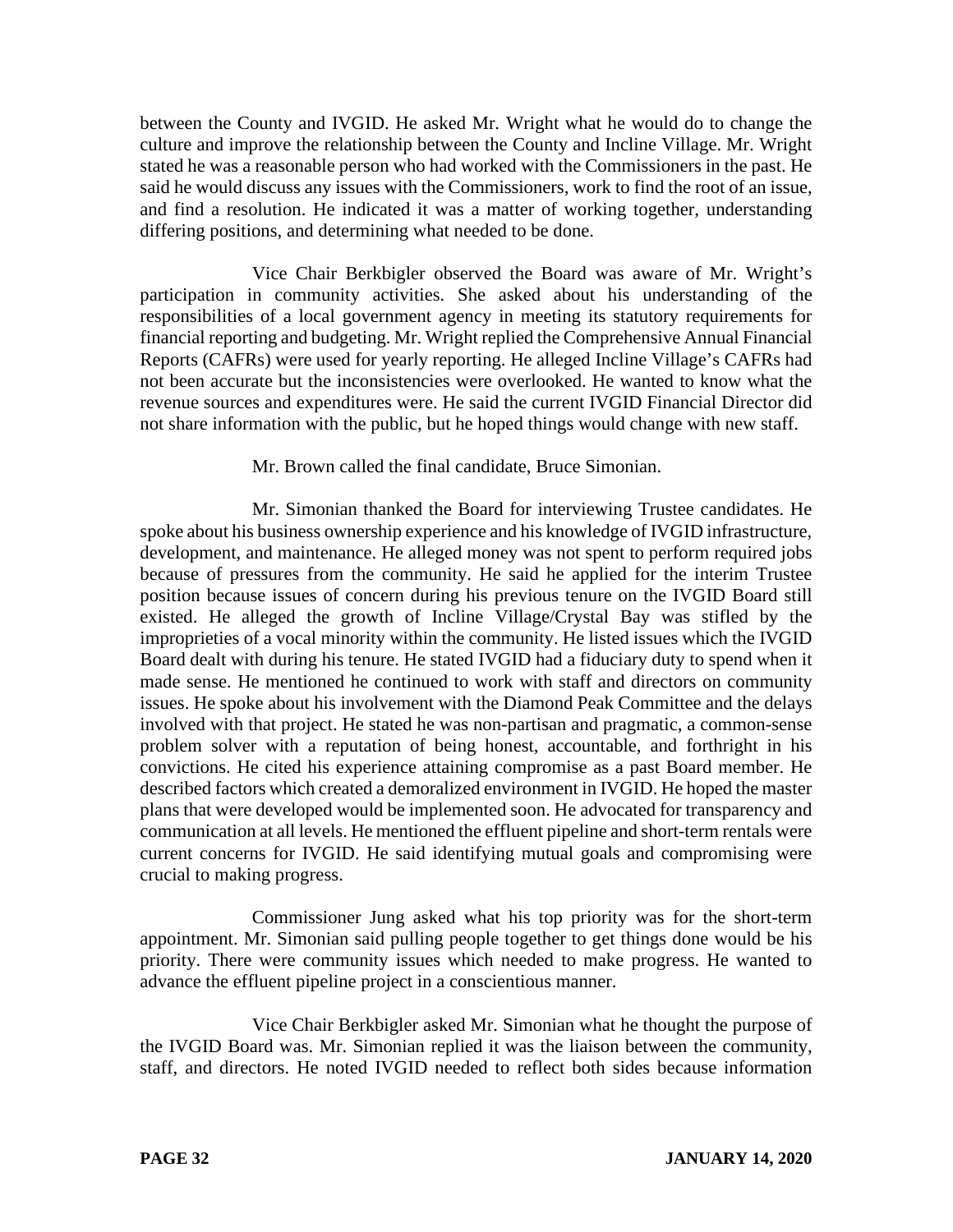traveled both ways. He thought communication from the community was key. He emphasized Trustees needed to work together to get the best results for the community.

Commissioner Herman asked whether Mr. Simonian intended to run for the IVGID seat during the upcoming election. Mr. Simonian replied he had not decided.

Commissioner Hartung asked Mr. Simonian what he would do with the current Board of Trustees to achieve compromise. Mr. Simonian responded he enjoyed communicating with people and setting aside personal differences. He believed in discussing issues openly to identify the source of dysfunction. He was a member of the ManKind Project and worked with men and women of all demographics to facilitate conversation.

Chair Lucey said Incline Village was a unique community. He observed there had been tension at various times between Washoe County and Incline Village. He asked Mr. Simonian how he proposed to help improve the relationship with the County during the short-term appointment. Mr. Simonian replied he would work more directly with the County on issues as they arose. He said some projects occurred without significant input from IVGID but IVGID needed to be more actively involved in decisions that affected the community. He encouraged effective communication and being proactive. He wanted to discuss the possibility of becoming an independent city or county so they could control their own destiny.

Vice Chair Berkbigler asked Mr. Simonian what community activities he was actively involved in. Mr. Simonian said he was a member of the Tahoe Incline Rotary, the Incline Tahoe Foundation Board, the Public Action Committee, and the Incline Village Realtors Public Policy Committee. He noted he recently arranged an informal meeting with the Nevada Department of Transportation, Nevada State Parks, and IVGID to discuss traffic issues on the east shore. He said he was very active in trying to solve issues outside the scope of politics.

### **3:56 p.m. The Board recessed.**

#### **4:05 p.m. The Board reconvened with all Commissioners present.**

On the call for public comment, the following people spoke in support of appointing Ms. Sara Schmitz to the IVGID Board of Trustees: Mr. Michael Abel; Mr. John Eppolito; Ms. Carol DelCarlo; Ms. Diane Becker-Heirshberg; Mr. Omer Rains; Ms. Anne Rossman; Ms. Linda Newman; Mr. Jack Dalton; Mr. Glen Rossman; Mr. Willy Krusell; and Ms. Margaret Martini.

The above individuals provided the following reasons for their support: the endorsement of 447 Incline Village residents; her regular attendance at IVGID meetings; the newsletter she created to objectively inform residents; her level of research and understanding of IVGID and IVGID issues; the narrow margin of the prior election; the benefits her background would provide to the IVGID Board; the attentiveness she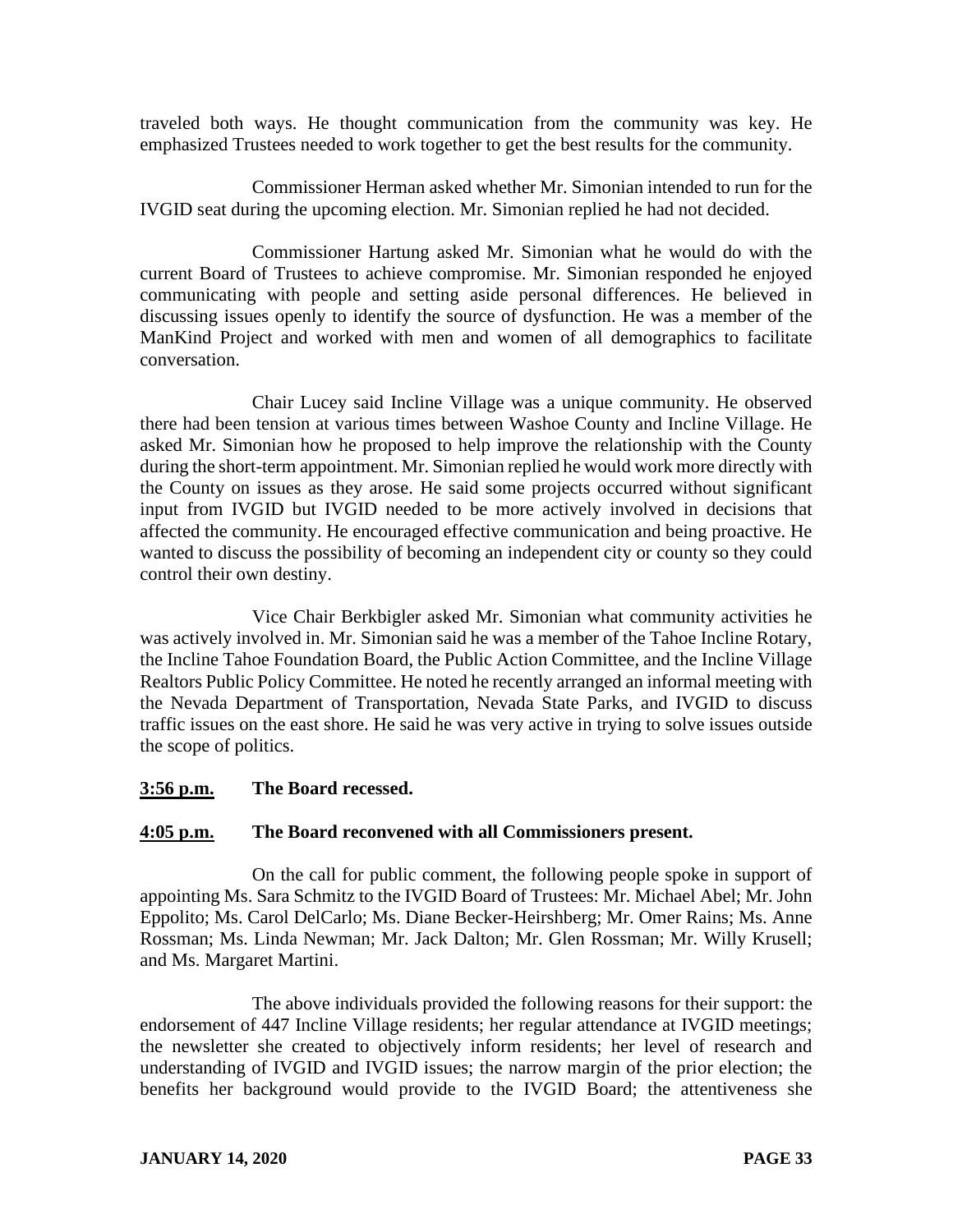demonstrated to members of the community; the belief she would always take the proper action for the benefit of the community; the belief she was the candidate chosen by the community; the clarity of her communication during meetings; the opinion that she would always act in the spirit of collaboration; her practice of listening to everyone's input with an open mind; her ability to advocate on issues; the observation that she was respectful and did not get angry; her availability given her retirement; her level of involvement on community issues; the indication of how she would conduct herself in future based on her past actions; her bravery and willingness to step into a contentious position; the leadership role she had undertaken within the community; the lack of time for training or learning which would be required by other candidates; the urgency of the infrastructure issues about which she was already knowledgeable; the personal and professional integrity she demonstrated; the need for the robust audit committee she wanted to create; the tirelessness she demonstrated when working on projects; the collaboration with the Interim General Manager she cultivated; and the accountability, open communication, and transparency she demonstrated through her actions.

Mr. Tony Lillios thanked the Board for clearly considering the appointment process and reviewing the documents he provided. He reiterated his disappointment with the IVGID Board's inability to appoint a Trustee. He mentioned the dysfunction within the IVGID Board but noted the Incline Village District was a great place to live. He stated the animosity within the IVGID Board was not a reflection of the residents. He disagreed that the other candidates were neutral, citing that some of them had actively campaigned on one of the polarized sides of the IVGID Board. He hoped the polarization could end for at least the few months before the upcoming election. He thought the erosion of respect and civility was shameful.

In addition to her comments in support of Ms. Schmitz, Ms. Margaret Martini opined that Mr. Frank Wright was the second most qualified based on his knowledge of community needs and his involvement.

Documents provided by Mr. Abel and Ms. Martini were placed on file with County Clerk Nancy Parent. Ms. Parent stated she also received email correspondence from Mr. Lillios, letters in support of Ms. Schmitz from Mr. Wayne Ford, Ms. Yolanda Knaak, and Ms. Patricia Morris, and an email from Ms. Kimberly Warren about the meeting process. Copies of the correspondence were placed on the record.

Chair Lucey thanked the applicants and the general public for participating in the process.

Vice Chair Berkbigler said representing Incline Village and Crystal Bay the previous seven years had been an interesting experience. She said she was impressed with the graciousness and politeness of everyone who participated in the selection process. She expressed disappointment with the IVGID Board for their inability to reach a consensus. She thought determining what was best for residents was the most important mandate of an elected body. She expressed concern about the public perception that the County was responsible for IVGID's inability to reach a consensus. She emphasized the County had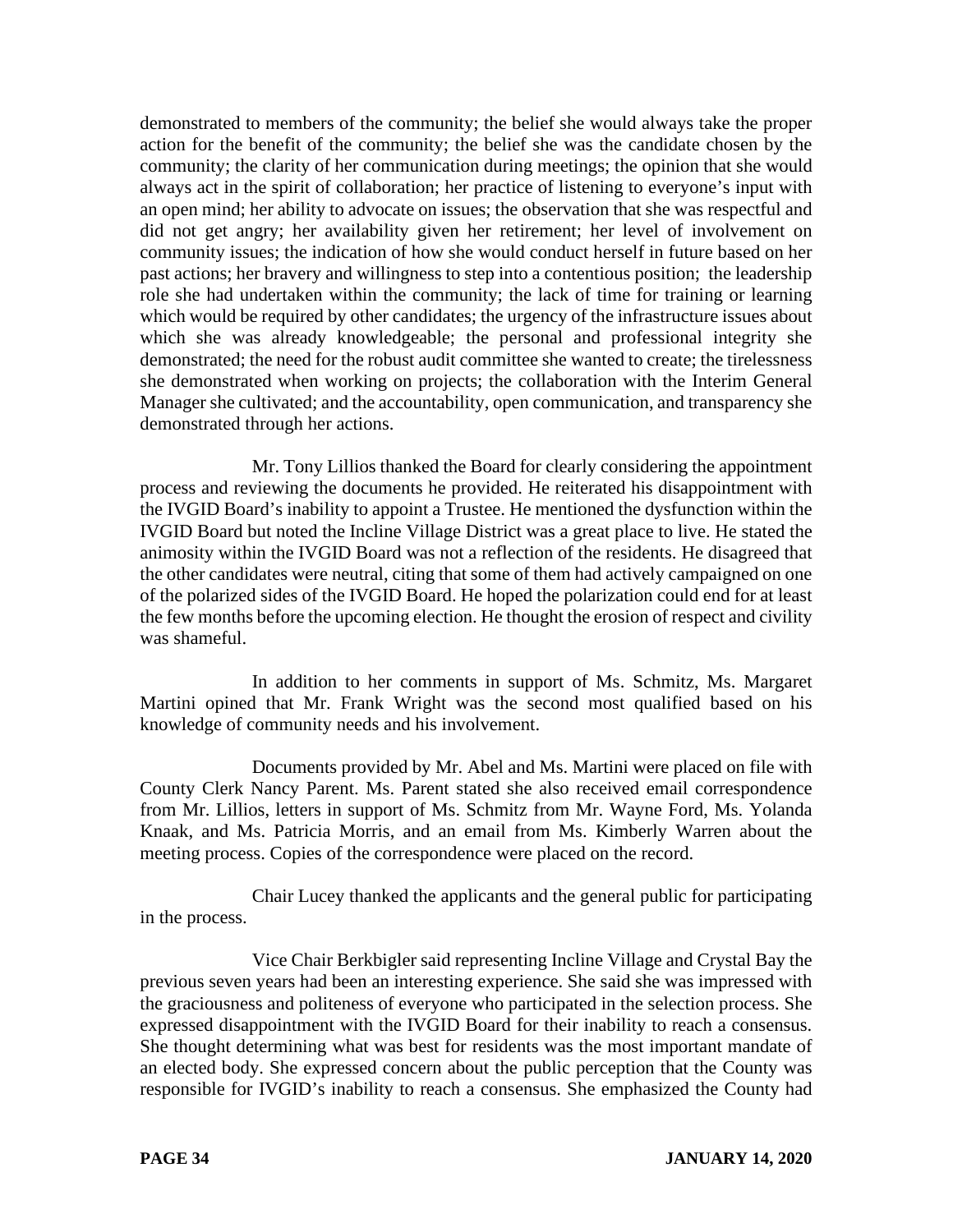nothing to do with who was selected to the IVGID Board. She thought a strong IVGID Board with good leadership and staff would produce a better relationship featuring better communication with the County. She thought progress in that direction would take place with the Interim General Manager. She emphasized that Ms. Schmitz remained involved and interested in resolving issues so she was unable to understand why IVGID could not reach a consensus. She thought it was clear who would be the best candidate for the position and hoped the other Commissioners would agree.

Commissioner Hartung said he was unsettled when the IVGID Chair began the meeting by stating a consensus would likely not be reached. He knew a decision about the appointment would be reached by the BCC because it could be accomplished with compromise. He said each of the candidates had great qualities to offer and he highlighted key statements made by each candidate during their presentations.

Commissioner Herman thanked everyone for attending and said she heard what they each had to say.

Chair Lucey requested Ms. Parent distribute paper ballots to the Board. He said each Commissioner would vote for two candidates and ballots would then be collected, read aloud, and tallied by the Clerk.

Ms. Parent collected the ballots and announced the results: Commissioner Herman nominated Sara Schmitz and Frank Wright; Commissioner Hartung nominated Sara Schmitz and Frank Wright; Chair Lucey nominated Sara Schmitz and Michaela Tonking; Vice Chair Berkbigler nominated Sara Schmitz and Frank Wright; and Commissioner Jung nominated Sara Schmitz and Michaela Tonking.

On motion by Vice Chair Berkbigler, seconded by Commissioner Herman, which motion duly carried on a 5-0 vote, it was ordered that Sara Schmitz be appointed to the vacancy on the Incline Village General Improvement District Board of Trustees.

### **20-0032 AGENDA ITEM 24** Public Comment.

Ms. Sara Schmitz thanked the Board and everyone who worked to get her appointed. She stated she would endeavor to uphold the things said about her.

### **20-0033 AGENDA ITEM 25** Commissioners'Announcements/Reports.

There were no Commissioner announcements or reports.

\* \* \* \* \* \* \* \* \* \* \*